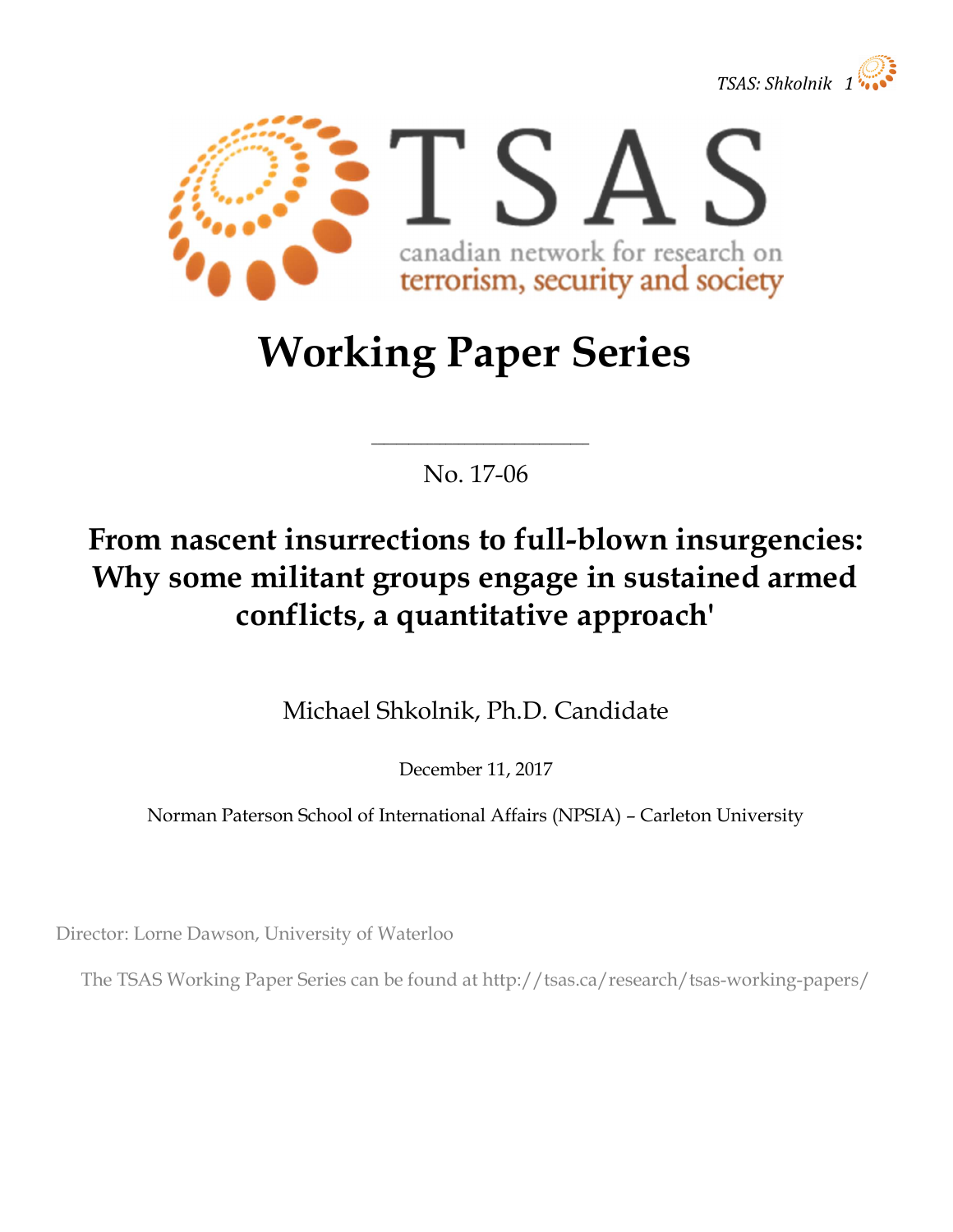

The Canadian Network for Research on Terrorism, Security, and Society TSAS is supported as a national strategic initiative funded by SSHRC and Public Safety Canada, along with the following departments of the federal government:

- Royal Canadian Mounted Police
- Canadian Security Intelligence Service
- Immigration, Refugees, and Citizenship Canada
- Correctional Services Canada
- Defence Research and Development Canada
- Global Affairs Canada
- Security Intelligence Review Committee
- Office of the Communications Security Establishment Commissioner

TSAS also receives financial support from several Canadian universities, including the University of Waterloo.

Views expressed in this manuscript are those of the author(s) alone.

For more information, contact the Lorne Dawson, Department of Sociology and Legal Studies, University of Waterloo (ldawson@uwaterloo.ca).

Report Submitted to the Canadian Network for Research on Terrorism, Security and Society

Address correspondence to Michael Shkolnik, michaelshkolnik77@gmail.com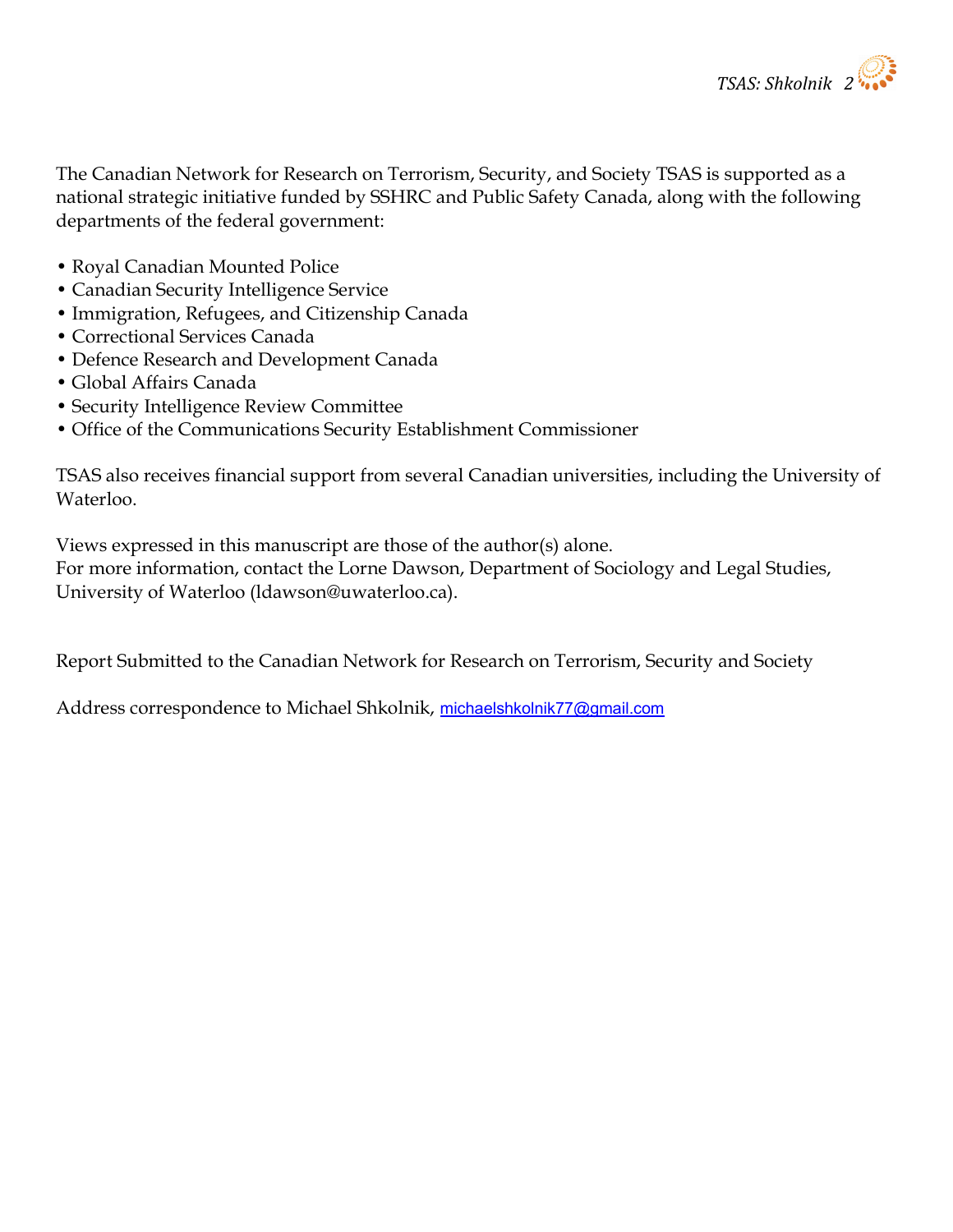

#### INTRODUCTION

l

In October 2014, the Sinai-based militant group Ansar Beit al-Maqdis conducted a sophisticated, multi-pronged attack targeting two Egyptian military positions and killing 31 soldiers. A month later, that group pledged allegiance to the Islamic State group in Syria/Iraq and escalated its level violence, solidifying itself as an unprecedented threat to Egyptian national security.1 The dramatic and rapid rise of the Islamic State (IS) and its affiliates shocked many observers around the world. By waging a successful military campaign in 2014, the militant organization was able to gain control of significant territory in Syria and Iraq, consolidate new power bases in region, attract an unprecedented number of foreign fighters, and coordinate large-scale attacks around the world. Data on terrorism and civil wars point to a sharp increase in militant activity worldwide in recent years – both in terms of casualties from terrorist attacks and battle-related deaths during armed conflicts.2 It is puzzling why some initially weak militant groups, who face immense difficulties in garnering material resources and support, are able to eventually engage in sustained violent operations and confront more powerful militaries. Many more militant groups rarely survive their most vulnerable first year, let alone pose a serious threat. Why do some militant groups engage in sustained armed conflicts while other groups do not? Using a resource mobilization framework, I conduct quantitative regression analysis on 246 prominent militant groups from 1970-2007 and find that, in general, religious militant organizations operating in less competitive environments are associated with a higher likelihood of engaging in sustained armed conflicts.3 Challenging conventional wisdom, groups with relatively less centralized command and control are slightly more likely to engage in sustained armed conflict than the most hierarchically structured

<sup>&</sup>lt;sup>1</sup> David D. Kirkpatrick, "31 Egyptian Soldiers Are Killed As Militants Attack in Sinai," New York Times, 24 Oct. 2014, Retrieved from: https://www.nytimes.com/2014/10/25/world/middleeast/militants-kill-at-least-26-egyptian-soldiers-in-sinaipeninsula-attack.html For more on the rise of Wilayat Sinai, the Islamic State's affiliate in the Sinai Peninsula please see Omar Ashour, "Sinai's Stubborn Insurgency: Why Egypt Can't Win," Foreign Affairs, 8 Nov. 2015, Retrieved from: https://www.foreignaffairs.com/articles/egypt/2015-11-08/sinais-stubborn-insurgency.

<sup>&</sup>lt;sup>2</sup> See Institute for Economics and Peace (2016), Global Terrorism Index 2016: Measuring and Understanding the Impact of Terrorism, Retrieved from: http://economicsandpeace.org/wp-content/uploads/2016/11/Global-Terrorism-Index-2016.2.pdf and Therése Pettersson and Peter Wallensteen, "Armed Conflicts, 1946-2014," Journal of Peace Research 52, no. 4 (2015): 536-550, 537.

<sup>&</sup>lt;sup>3</sup> The prominent militant groups under study and their characteristics are identified in Joshua Kilberg, "Organizing for Destruction: How Organizational Structure Affects Terrorist Group Behaviour," Doctoral Dissertation, 2011, Norman Paterson School of International Affairs, Carleton University, Ottawa, Canada.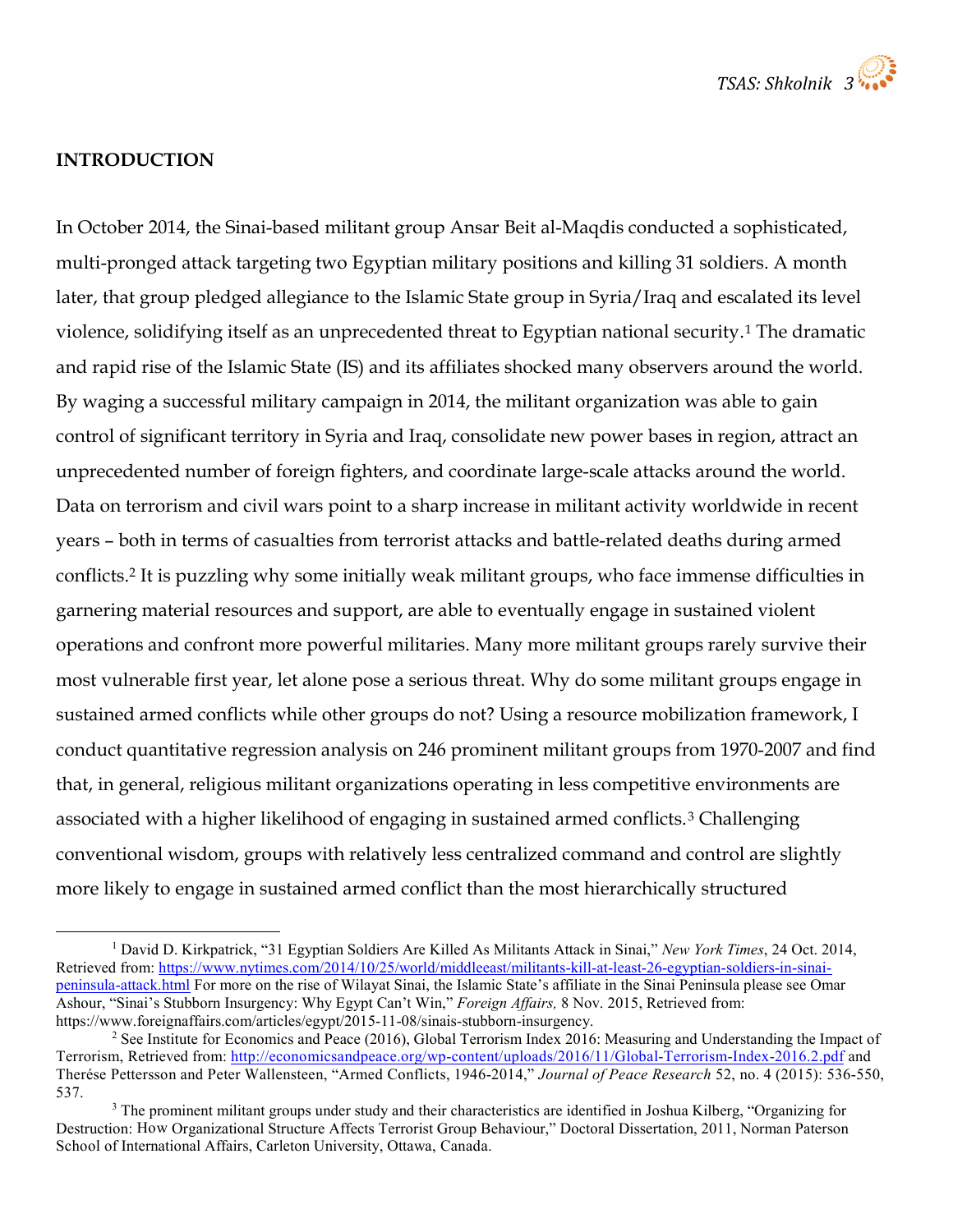organizations. Overall, my model shows that organizational characteristics are better predictors of sustained armed conflicts than measures of group capabilities, diverging from current explanations of insurgency onset or outcomes. Posing a serious challenge to a regime is not necessarily a function of how powerful or capable a group may seem – it's about the external competitive environment and internal capacity to effectively mobilize resources and sustain armed hostilities against regime forces.

There is no shortage of literature on full-fledged civil wars or powerful insurgent groups such as Hezbollah or the Kurdistan Workers' Party (PKK). Data limitations are inherent when seeking to study militant groups that fall into the dustbin of history. Yet policymakers and researchers can learn a great deal about armed conflict by understanding the trajectories of militant groups that emerge under similar conditions, but fail to wage sustained campaigns of attrition. Understanding this phenomenon is critical since groups that are capable of launching sustained guerrilla or military operations gain more influence, recruitment, and fundraising capabilities while further weakening the target state. The Islamic State's attacks on Iraqi police and military targets, for example, diminished government resources and deterred recruitment into the state's already fragile security apparatuses, creating more power vacuums that enabled the insurgent group to pursue its early strategic objectives.4 As the Islamic State loses its core territorial stronghold in Syria and Iraq, this question is particularly important for strategic planners trying to assess which militant groups may emerge as serious threats in future insurgencies. It is far more difficult for states to defeat a full-fledged insurgency than prevent a nascent insurrection from flourishing.

The paper proceeds as follows. The first section offers definitions and briefly reviews literature related to terrorism incidence, civil war onset, and insurgency mobilization. The second section presents the quantitative methodology and regression results. Final sections offer a discussion of the findings followed by implications for scholarship and policy. While this paper does not uncover clear causal sequences, the quantitative analysis offers empirical associations that differentiate between militant groups that wage sustained battles of attrition and those that do not.

<sup>4</sup> Will McCants, The ISIS Apocalypse: The History, Strategy, and Doomsday Vision of the Islamic State, New York: St. Martin's Press, 2015, 80-81. By launching a sustained armed conflict, organizations also improve their coercive bargaining power vis-à-vis the state.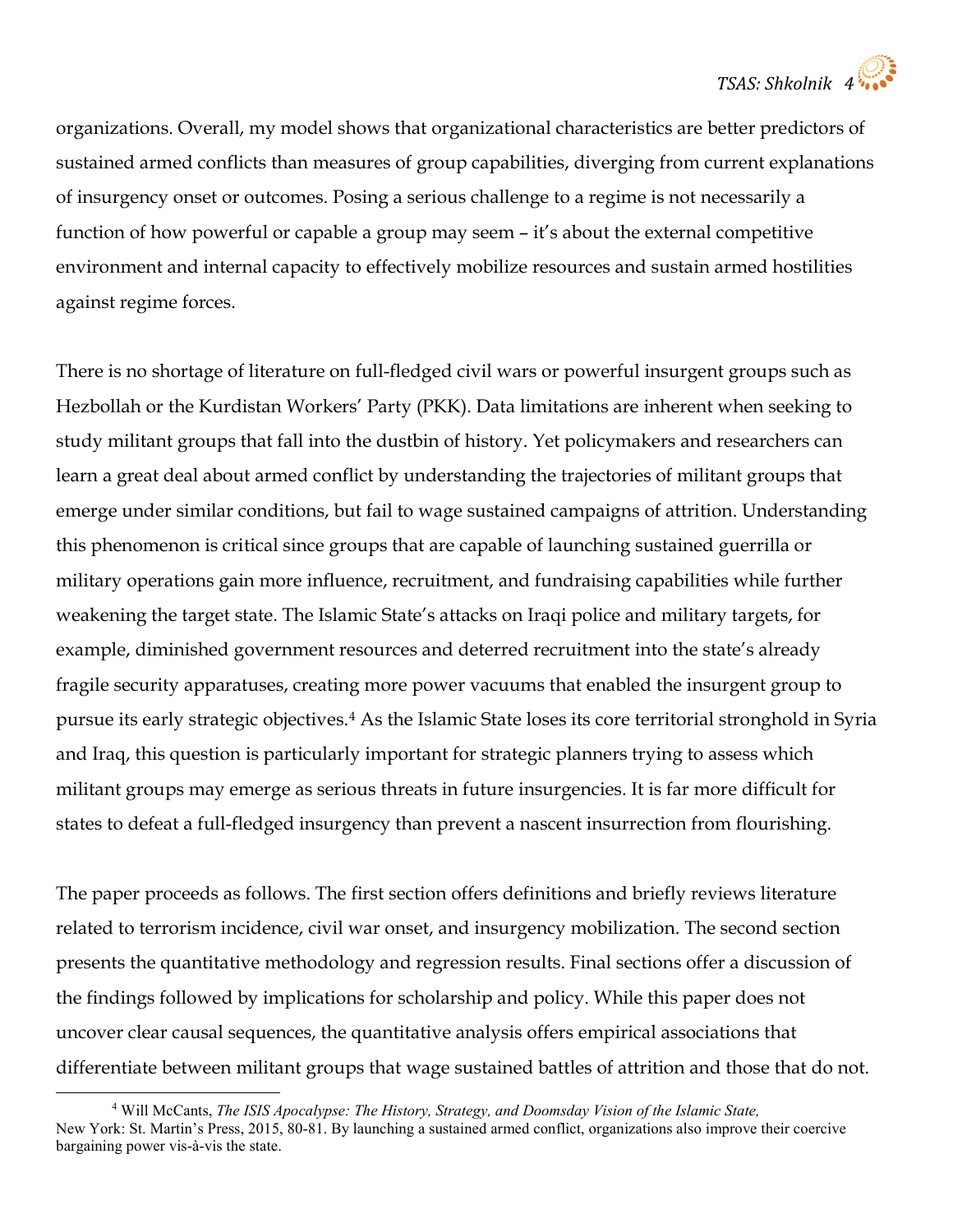

#### DEFINITIONS

The broader scholarly literature tends to treat civil war, terrorism, and insurgency as analytically distinct phenomenon, despite representing interrelated forms of political violence. Hoffman (2006) argues that *terrorists* do not "function in the open as armed units, generally do not attempt to seize or hold territory, deliberately avoid engaging enemy military forces in combat, are constrained both numerically and logistically from undertaking concerted mass political mobilization efforts, and exercise no direct control or governance over a populace at either the local or the national level."5 According to this popular perspective, the term terrorist generally conveys a more clandestine violent actor than the more overt and multi-faceted insurgent.<sup>6</sup> Other scholars explicitly differentiate violent non-state actors based on either group size, territorial control, or adopted strategies.<sup>7</sup> However, these defining factors often represent quite variable distinctions.<sup>8</sup> For this paper, I argue it is best to differentiate between the most threatening militant groups based on those groups that engage in sustained battles of attrition against target regime forces, and those that do not.

#### Militant Group

<sup>5</sup> Bruce Hoffman, Inside Terrorism, 35.

<sup>6</sup> Daniel Byman (2008) estimates that roughly half of the groups designated as Foreign Terrorist Organizations by the U.S. State Department are also insurgent organizations. The CIA broadly defines insurgency as "a protracted political-military activity directed toward completely or partially controlling the resources of a country through the use of irregular military forces and illegal political organizations. Insurgent activity—including guerrilla warfare, terrorism, and political mobilization, for example, propaganda, recruitment, front and covert party organization, and international activity—is designed to weaken government control and legitimacy while increasing insurgent control and legitimacy." See Central Intelligence Agency, Guide to the Analysis of Insurgency, Washington D.C. nd, 2009, 2. Other scholars of insurgency have also relied on this definition including, Seth Jones (2008) and Daniel Byman (2008). See Daniel Byman, "Understanding Proto-Insurgencies," Journal of Strategic Studies 31, no. 2 (2008): 165-200; and Seth G. Jones, "The Rise of Afghanistan's Insurgency: State Failure and Jihad," International Security 32, no. 4 (2008): 7-40. For some prominent scholars, the term insurgency denotes a technology of rebellion. According to Fearon and Latin (2003), insurgency is consists of "small, lightly armed bands practicing guerrilla warfare from rural base areas." James D. Fearon and David D. Laitin. "Ethnicity, Insurgency, and Civil War," American Political Science Review 97, no. 1 (2003): 75-90, 79.

 $^7$  La Calle & Sanchez-Cuenca (2012) distinguish militants based on territorial control, coding *insurgents* as groups that hold territory and *terrorists* as groups that do not. Most *insurgent* groups, however, do not emerge and immediately control territory and the authors acknowledge that analyzing group transitions are overlooked. See Luis De la Calle and Ignacio Sanchez-Cuenca, "Rebels without a Territory: An Analysis of Nonterritorial

Conflicts in the World, 1970–1997," Journal of Conflict Resolution 56, no. 4 (2012): 580-603. Other perspectives emphasize group size or guerrilla hit-and-run tactics as defining characteristics distinguishing between *terrorist* and *insurgent* groups. Byman (2008) seeks to address overlapping concepts by analyzing "*proto-insurgencies*": groups that aim to "gain the size necessary to more effectively achieve its goals and use tools such as political mobilization and guerrilla warfare as well as terrorism." See Byman, "Understanding Proto-Insurgencies," 5.

<sup>&</sup>lt;sup>8</sup> James Khalil, "Know Your Enemy: On the Futility of Distinguishing Between Terrorists and Insurgents," Studies in Conflict & Terrorism 35, no. 5 (2013): 419-430.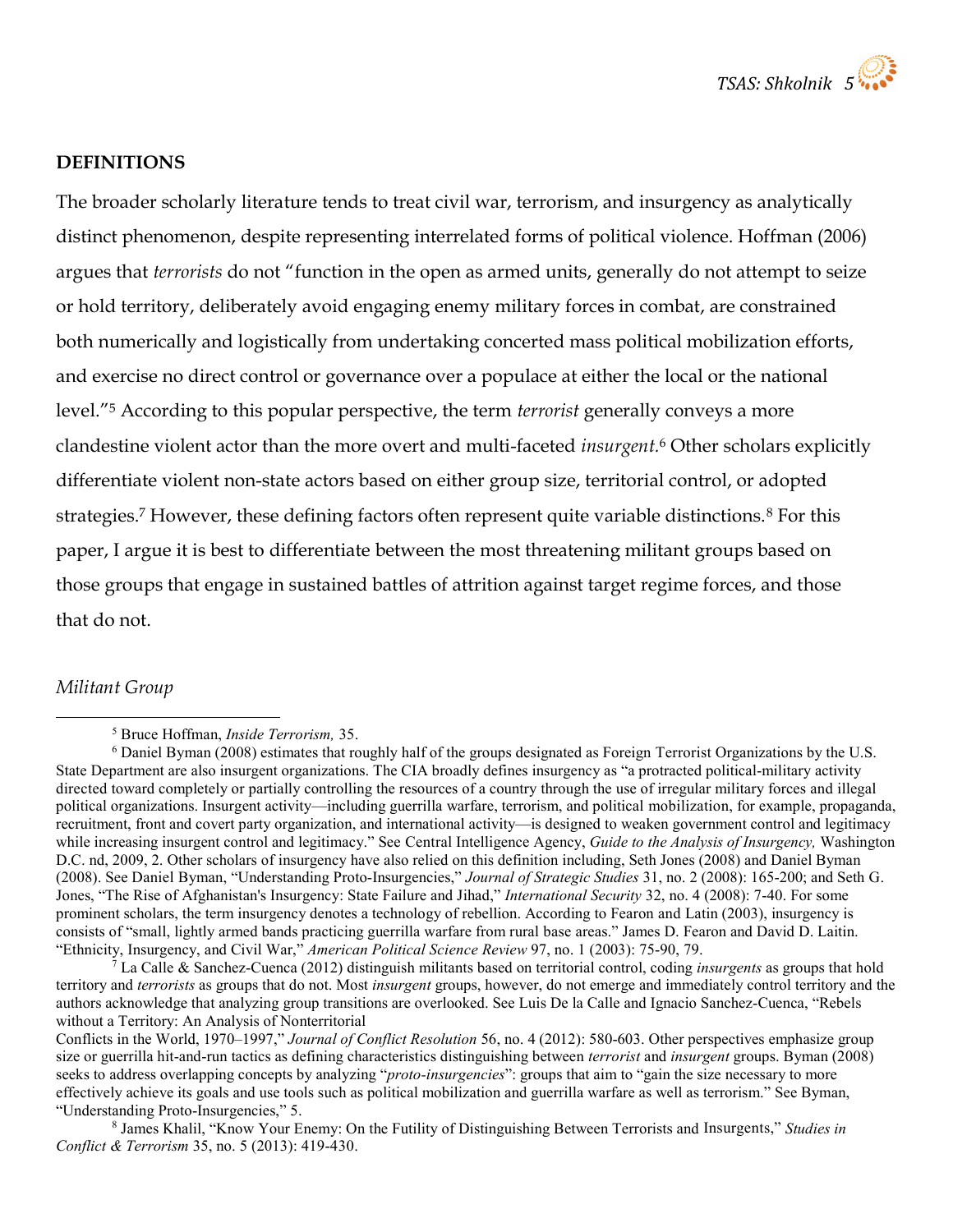To avoid fueling conceptual ambiguities, actor-centric concepts including guerrilla, rebel, terrorist, and insurgent will solely be referred to as militant – a less pejorative term defined here – unless I specifically explore a particular literature or reference an author that relies on a given term or concept. I define militant group - my unit of analysis - as a collective, non-state organization with a designated name that engages in the use of illegal violence to achieve a "political, economic, religious, or social goal through fear, coercion, or intimidation."9 Since my universe of cases derive from the Global Terrorism Database (GTD), I adopt the GTD's broad definition of terrorism as this project's conception of militant violence. While economic goals, religious views, or social transformations may motivate some groups to engage in particular acts or operations, the ultimate objectives of the militant groups under study are inherently political. Many definitions specifically reference that targets of *terrorism* are primarily soft targets or civilians.<sup>10</sup> It is important to clarify that the GTD's definition encompasses incidents that may not be traditionally viewed as terrorist attacks by some, including civil war related violence and classic guerrilla hit-and-run attacks targeting military convoys for example. Since most prominent militant groups tend to include both civilian and military targets within their attack profiles, this broad definition is appropriate for analyzing why some groups engage in sustained armed conflicts.<sup>11</sup>

# Armed Conflict

l

Brown (2001) specifies that civil wars involve violent conflicts that are sustained for a period of time involving belligerents with group identities and organizational capacities.<sup>12</sup> Scholars often code civil wars if an organized armed conflict within a state reaches a certain lethality threshold – mainly 1000 battle-related deaths.13 While thresholds may seem arbitrary, it is often important to

<sup>&</sup>lt;sup>9</sup> National Consortium for the Study of Terrorism and Responses to Terrorism (START), Global Terrorism Database (GTD) Codebook: Inclusion Criteria and Variables (2016), https://www.start.umd.edu/gtd/downloads/Codebook.pdf, 9. Most prominent militant groups rely on non-violent methods as well; however, my base-line definition binds my unit of analysis to organized groups that engage in political violence to help achieve their objectives.

 $^{10}$  Some definitions consider incidents an act of terrorism if it was intended to send a psychological message to a wider audience beyond the immediate victim of the violence. Alex P. Schmid, "Frameworks for Conceptualizing Terrorism," Terrorism and Political Violence 16, no.2 (2004): 197-221.

<sup>&</sup>lt;sup>11</sup> See Byman, "Understanding Proto-Insurgencies." And Ariel Merari, "Terrorism as Strategy of Insurgency," Terrorism and Political Violence 5, no. 4 (1993): 213-251

<sup>&</sup>lt;sup>12</sup> Michael E. Brown, "Ethnic and Internal Conflicts: Causes and Implications," in Turbulent Peace: The Challenges of Managing International Conflict, eds. Chester A. Crocker and Fen Osler Hampson with Pamela R. Aall, Washington, D.C.: United States Institute of Peace Press, 2001, 212.

 $13$  Nicholas Sambanis, "What Is Civil War? Conceptual and Empirical Complexities of an Operational Definition," The Journal of Conflict Resolution 48, no. 6 (2004): 814-858; Paul Collier, Anke Hoeffler, and Dominic Rohner, "Beyond Greed and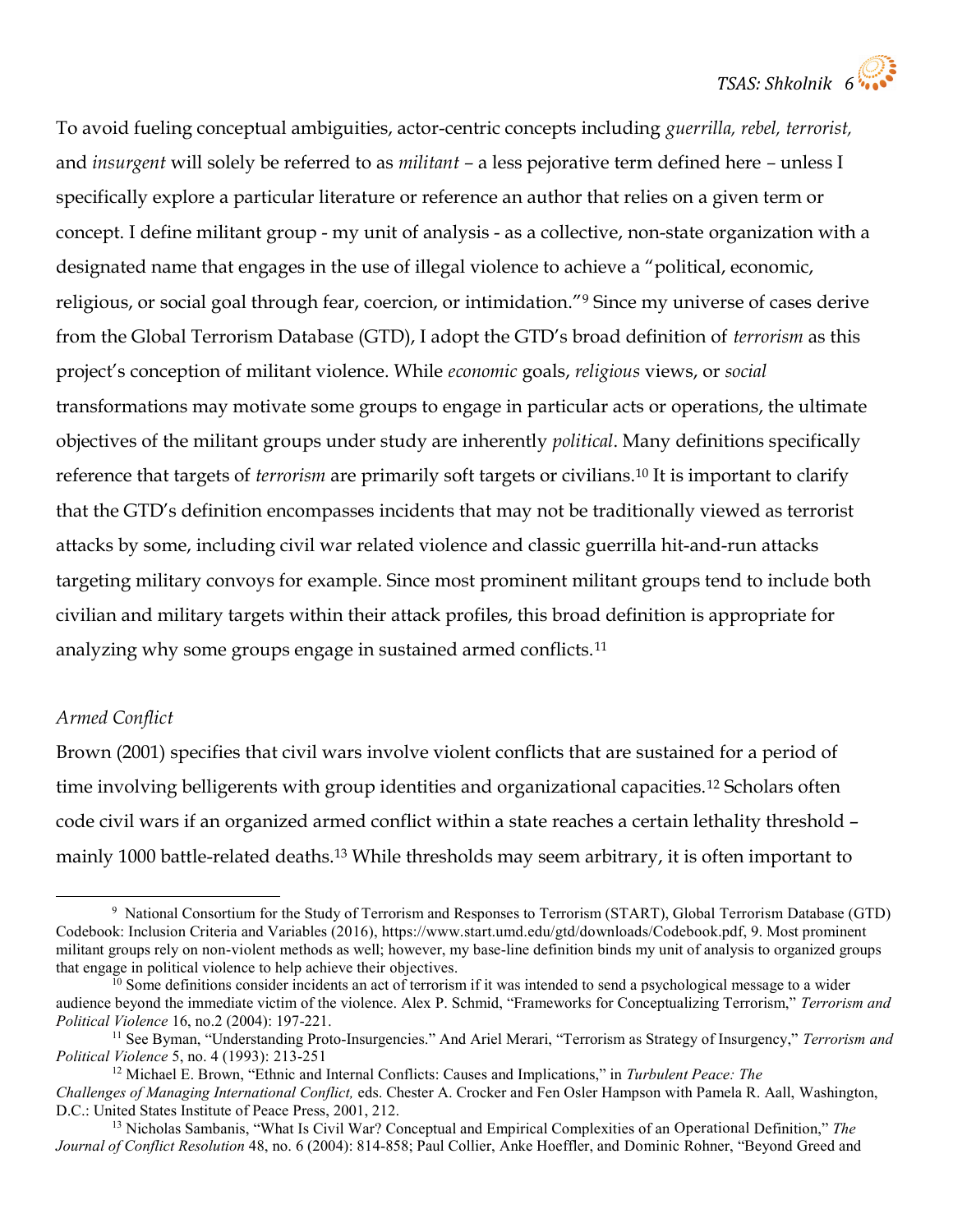distinguish between various levels of conflict intensity. To avoid discounting lower-intensity conflicts, the more fine-grained UCDP armed conflict data is adopted here, defining armed conflict as: "a contested incompatibility that concerns government and/or territory where the use of armed force between two parties, of which at least one is the government of a state, results in at least 25 battle-related deaths in one calendar year."14 Engagement in armed conflict often parallels militant strategies of attrition, whereby militant groups seek to signal credibility and resolve by degrading and destroying regime targets.<sup>15</sup>

# LITERATURE REVIEW & THEORY

# Motivation and Opportunity

Daniel Byman (2008) outlines the main factors that help small terrorist and guerrilla groups evolve into-full blown insurgent organizations.16 To facilitate this transition, a group must first establish a salient identity related to a popular cause that resonates with constituents beyond the founding group members. Exploiting or fuelling grievances among a particular population is critical for groups to mobilize for an insurgency.17 From a conflict escalation perspective, the grievance school of thought suggests that civil war erupts when states engage in repression and enflame grievances, leading to higher levels of rebellion among dissidents who seek to address past injustices.18 Some

<sup>15</sup> Andrew H. Kydd and Barbara F. Walter, "The Strategies of Terrorism," International Security 31, no. 1 (2006): 49-79.

<sup>16</sup> See Byman, "Understanding Proto-Insurgencies."

Grievance: Feasibility and Civil War," Oxford Economic Papers 61, no. 1 (2009): 1-27. Kalyvas (2006) ignores numerical thresholds and considers civil wars to be "armed combat within the boundaries of a recognized sovereign entity between parties subject to a common authority at the outset of the hostilities." Kalyvas, Stathis N. The Logic of Violence in Civil War. Cambridge: Cambridge University Press, 2006, 5.

<sup>14</sup> Uppsala Conflict Data Program (UCDP), Definition of Armed Conflict, 2016, Retrieved from http://www.pcr.uu.se/research/ucdp/definitions/#Top\_of\_page. A sustained armed conflict, for this project's purposes, entails violent hostilities at this threshold to be maintained for a minimum of five consecutive years. Full-fledged insurgencies have an average duration of 7-10 years, depending on estimates. See Ben Connable and Martin C. Libicki, *How Insurgencies End*, Santa Monica, CA: RAND, 2010 and Seth G. Jones, Waging Insurgent Warfare, Oxford: Oxford University Press, 2017. Setting a benchmark of five years for this study clearly differentiates between militant groups that participate in relatively significant campaigns of attrition from those that only engage in armed conflicts for a couple years or are crushed early.

<sup>&</sup>lt;sup>17</sup> Both terrorism and civil war literature point to the role of grievances and relative deprivation arguments. Ted R. Gurr,  $Why$ Men Rebel. Princeton: Princeton University Press, 1970. Crenshaw (1981) argues that militant groups often form and engage in violence after social movements fail to achieve their objectives through peaceful means and discrimination is unaddressed. See Martha Crenshaw, "The Causes of Terrorism," Comparative Politics 13, no. 4 (1981): 379-399.

<sup>&</sup>lt;sup>18</sup> Christian Davenport, David A. Armstrong II, and Mark I. Lichbach, "From Mountains to Movements: Dissent, Repression and Escalation to Civil War," Presented to the annual International Studies Association Conference, San Diego, 2006. While prominent large-n studies find no relationship between macro-level ethnicity indicators and civil war onset, notable research suggests ethnic grievances are positively related to civil war outbreak, see Lars-Erik Cederman, Andreas Wimmer, and Brian Min, "Why Do Ethnic Groups Rebel? New Data and Analysis," World Politics 62, no. 1 (2010): 87-119.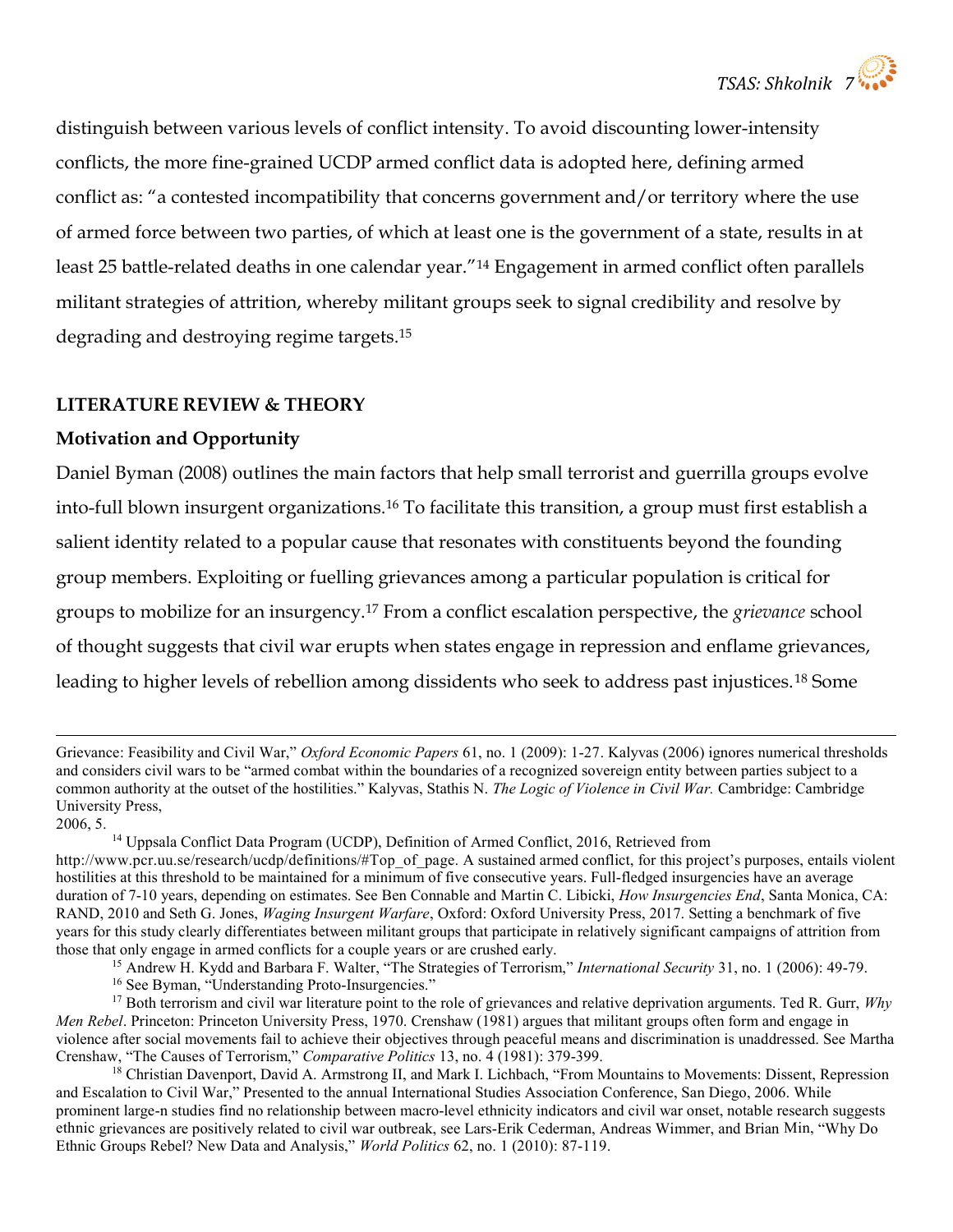militant groups should be more capable of capitalizing on grievances than others – particularly religious and ethno-nationalist groups that can draw on resources from a well-defined constituency. Religiously motivated groups in particular tend to be more lethal and maintain indivisible objectives, making negotiated settlements improbable.19 Other scholars emphasize economic motivations, arguing that militants escalate violence to capture resources to redistribute wealth and fuel armed conflict.20 While civil wars are often associated with less developed countries, there is emerging consensus that economic conditions – at both the individual and country levels of analysis – are poor predictors of terrorism incidence.21 Thinking beyond motivations, militant groups seeking to challenge states need a permissive environment to mobilize resources and cultivate a safe haven or base of operations.

Challenging motivational arguments, Fearon & Laitin (2003) posit that conditions favouring insurgency development best predict the outbreak of armed conflict. Opportunity in the form of weak states, rough terrain, and poor counterinsurgency allow rebels to gain safe havens and escalate violence.22 Safe havens enable militant groups to re-organize, increase fundraising

<sup>&</sup>lt;sup>19</sup> Hoffman, Inside Terrorism, 2006. Eli Berman, Radical, Religious, and Violent: The New Economics of Terrorism, MIT Press: Cambridge, 2009. Monica Duffy Toft, "Getting Religion? The Puzzling Case of Islam and Civil War," International Security 31, no. 4 (2007): 97-131.

<sup>&</sup>lt;sup>20</sup> Paul Collier and Anke Hoeffler, "Greed and Grievance in Civil War," Oxford Economic Papers 56, no. 4 (2004): 563-595. Mark I. Lichbach, "What makes Rational Peasants Revolutionary? Dilemma, Paradox, and Irony in Peasant Collective Action," World Politics 46, no. 3 (1994): 383-418. Related economic models of conflict often take into account the expected and opportunity costs for rebellion, in addition to the perceived strength of the target regime. See Ibrahim Elbadawi and Nicholas Sambanis, "How Much War Will We See?: Explaining the Prevalence of Civil War," Journal of Conflict Resolution 46, no. 3 (2002): 307-334.

 $21$  Though Piazza (2011) finds that there is no direct relationship between poor economic conditions and terrorism, he argues that minority economic discrimination better explains patterns of terrorism compared to other types of discrimination. James A. Piazza, "Poverty, Minority Economic Discrimination, and Domestic Terrorism," Journal of Peace Research 38, no. 3 (2011): 339- 353. Other important research suggests that unemployment rates may have a negative relationship with militant violence in key insurgencies including Iraq, Afghanistan, and the Philippines. See Eli Berman, Michael Callen, Joseph Felter, and Jacob Shapiro. "Do Working Men Rebel? Insurgency and Unemployment in Afghanistan, Iraq, and the Philippines," Journal of Conflict Resolution 55, no. 4 (2011): 496-528. Other scholars have explored potential economic incentives for individuals to engage in terrorist activity and join militant organizations. See Walter Enders and Todd Sandler, The Political Economy of Terrorism, Cambridge: Cambridge University Press, 2006; Macartan Humphreys and Jeremy M. Weinstein, "Who Fights? The Determinants of Participation in Civil War," American Journal of Political Science 52, no. 2 (2008): 436-455. In some contexts, militant operatives – such as Palestinian terrorists and suicide bombers – tend to actually hail from relatively higher socio-economic and education levels than their peers. See Claude Berrebi, "Evidence About the Link Between Education Poverty and Terrorism Among Palestinians," Peace Economics, Peace Science and Public Policy 13 no. 1 (2007): 1-36.

<sup>22</sup> Fearon and Laitin, "Ethnicity, Insurgency, and Civil War"; Zeynep Taydas, Dursun Peksen & Patrick James, "Why Do Civil Wars Occur? Understanding the Importance of Institutional Quality," Civil Wars 12, no. 3 (2010): 195-217. Helge Holtermann, "How Can Weak Insurgent Groups Grow? Insights from Nepal." Terrorism and Political Violence 0 (2014): 1-22. Stewart Patrick, "'Failed' States and Global Security: Empirical Questions and Policy Dilemmas." International Studies Review 9, no. 4 (2007): 644-662.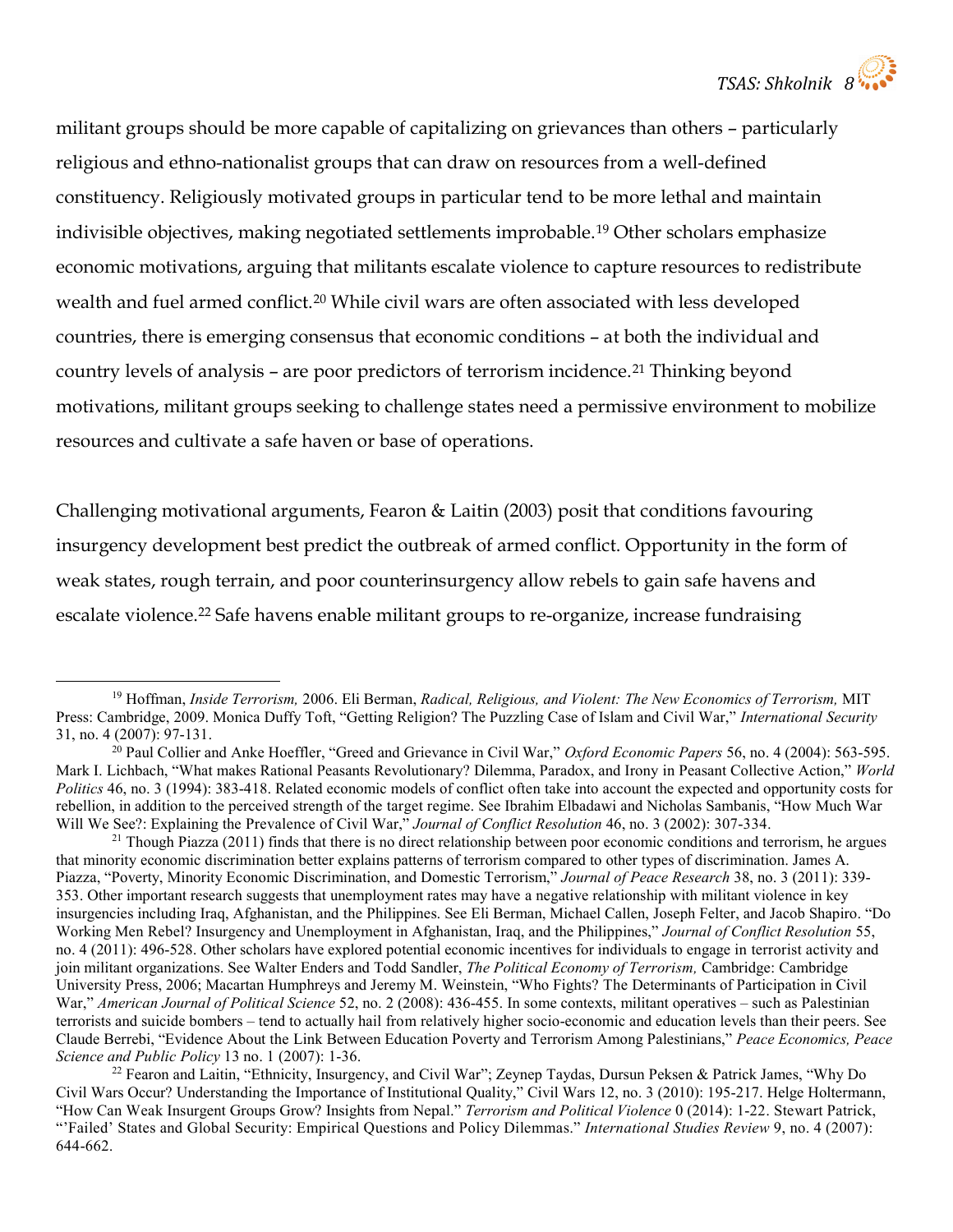opportunities, train operatives, and build capable military forces.23 Regions that host sympathetic ethnic or religious communities offer important comparative advantages for militant groups seeking opportunities for expansion and refuge from counterinsurgent forces.<sup>24</sup> For some scholars, militant safe havens emerge as a direct function of state capacity and the level of economic development, influencing rebel strategies.<sup>25</sup> According to these perspectives, poor states provide militant groups with the opportunity to seize territory and engage in rural guerrilla warfare, while states with intermediate levels of development force militant groups to operate clandestinely.<sup>26</sup> While early quantitative literature laid the groundwork for a better understanding of why some countries were more prone to civil war, country level indicators are limited in explaining why some militant groups engage in sustained armed conflicts while other similar groups do not. Even Fearon and Laitin, who largely use structural indicators to explain civil war onset, indirectly reference the importance of pre-civil war activity by referring to "nascent" and "active" rebels in the lead up to civil war outbreak.27 Civil wars do not erupt in vacuums. It is important to analyze conflict dynamics from the militant group-level of analysis prior to large-scale violent confrontations.

# Resources and Militant Mobilization

l

Resource Mobilization Theory (RMT) – a dominant framework in the literature on social movements – helps differentiate militant groups based on their capacity to generate resources, develop cohesive organizational structures, and mobilize people towards achieving the group's objectives.28 Low-level acts of terrorism, whether at the individual or small-cell level, do not

<sup>&</sup>lt;sup>23</sup> Luis de la Calle and Ignacio Sanchez-Cuenza, "Rebels Without a Territory." There are three broad types of safe haven. Internal sanctuary within the borders of the country where the insurgency primarily occurs, external voluntary sanctuary which tends to be offered by a willing neighbouring country or non-state actor, and external involuntary sanctuary in a neighbouring country or territory where safe haven is provided without official permission from the host state. Ben Connable and Martin C. Libicki, How Insurgencies End, Santa Monica, CA: RAND, 2010, Appendix.

<sup>&</sup>lt;sup>24</sup> Rem Korteweg, "Black Holes: On Terrorist Sanctuaries and Governmental Weakness," Civil War 10, no. 1 (2008): 60-71. Toft (2005) demonstrates that ethnically homogenous regions are more likely to mobilize for conflict that less concentrated, heterogeneous regions. See Monica Duffy Toft, The Geography of Ethnic Violence: Identity, Interests, and the Indivisibility of Territory, Princeton: Princeton University Press, 2005.

<sup>&</sup>lt;sup>25</sup> Kalyvas, *The Logic of Violence in Civil War*.; Calle and Sanchez-Cuenza, "Rebels Without a Territory." Cristiana Brafman Kittner, "The Role of Safe Havens in Islamist Terrorism," Terrorism and Political Violence 19, no. 3 (2007): 307-329.

<sup>&</sup>lt;sup>26</sup> Most insurgencies, however, are characterized by dynamic, overlapping strategies and some tend to have both rural and urban components simultaneously. See David Kilcullen, "Counter-insurgency Redux," Survival: Global Politics and Strategy 48, no. 4 (2006): 111-130.

<sup>27</sup> Fearon and Laitin, "Ethnicity, Insurgency, and Civil War," 80.

<sup>28</sup> John D. McCarthy and Mayer N. Zald, "Resource Mobilization and Social Movements: A Partial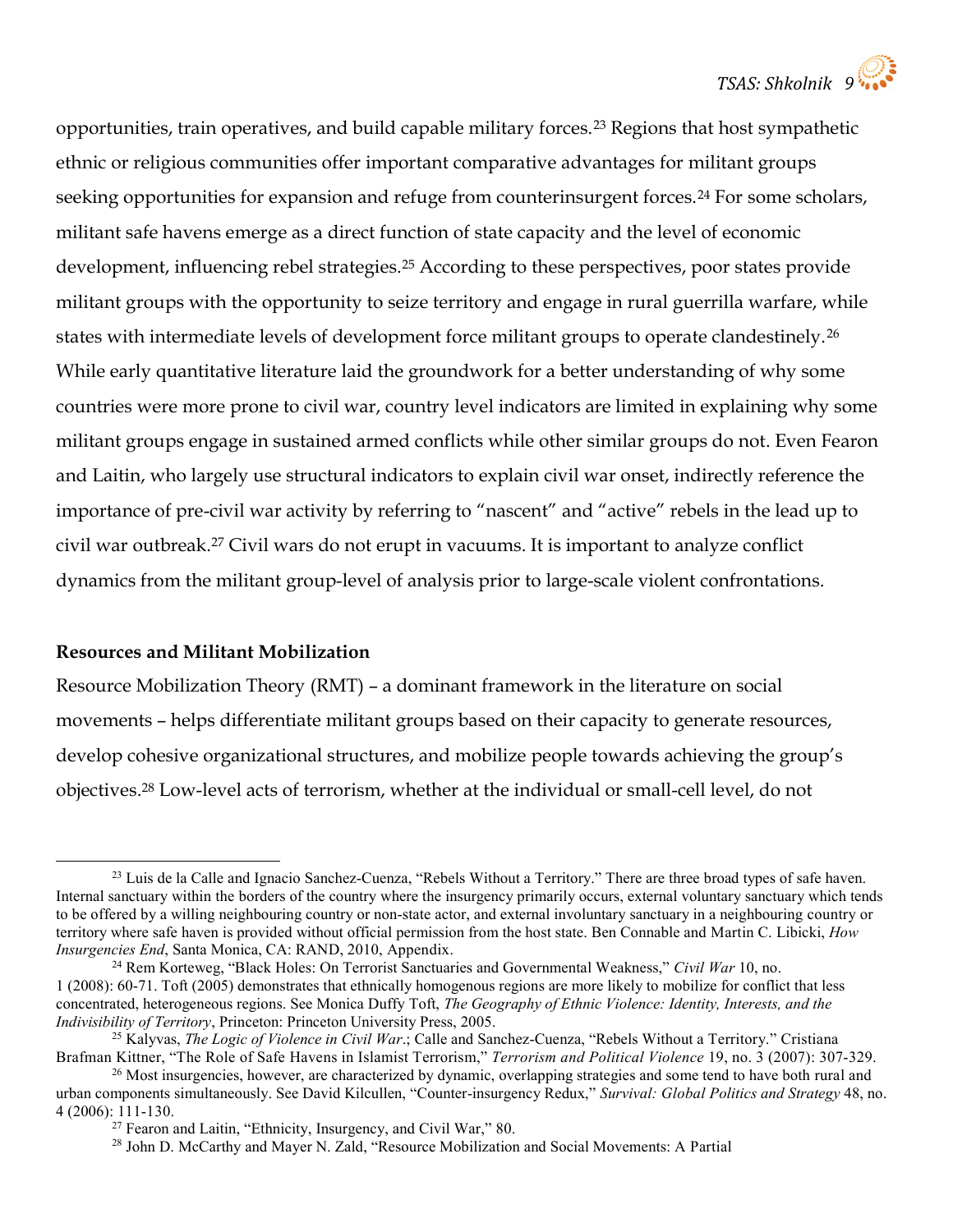require significant resources. But organized militant groups need to mobilize sufficient resources and steady financial influxes if they want to successfully engage in sustained violent campaigns.<sup>29</sup> Financial influxes, however, do not necessarily translate into more violence as militant organizations may allocate resources to enhance social service provision and improve the group's influence.30 Scholars tend to emphasize the importance of two types of militant resources: both legal and illicit financial activities (i.e. drug trade; weapons/human smuggling; controlling lootable resources) and external support (i.e. states, diasporas, and refugee communities).<sup>31</sup> Yet considerable debate remains. Reliance on material resources might enhance militant organization and operations or point to a militant *resource curse*, whereby resource flows can facilitate predatory behaviour or group fragmentation. State sponsorship, for example, has been cited as one of the most critical factors explaining militant group success, while other scholars have shown that external patrons can cause major problems for their clients.<sup>32</sup> For Staniland (2012), the strength of pre-existing social networks help explain the formation of durable and integrated institutions that determine whether resource influxes enhance or hinder militant group cohesion.<sup>33</sup> Most militant groups, however, generally maintain poor resource profiles and tend to secure critical sources of resources after solidifying coercive and organizational capacity.<sup>34</sup>

Theory," The American Journal of Sociology 82, no. 6 (1977): 1212-1241.; Charles Tilly, From Mobilization to Revolution, Massachusetts: Addison-Wesley, 1978.; J. Craig Jenkins, "Resource Mobilization Theory and the Study of Social Movements." Annual Review of Sociology 9 (1983): 527-553.

Critics rightly point out that RMT overlooks micro-level decision making processes and alliance formations. But the broader RMT theoretical framework is appropriate for a large-n analysis of militant groups at the organizational level of analysis.

 $29$  Enders and Sandler, The Political Economy of Terrorism.

<sup>&</sup>lt;sup>30</sup> Timothy Wittig, Understanding Terrorist Finance, UK: Palgrave Macmillan, 2011.

<sup>&</sup>lt;sup>31</sup> Michael L. Ross, "How Do Natural Resources Influence Civil War? Evidence from Thirteen Cases." International Organization 58, no. 1 (2004): 35-67. Jeremy W. Weinstein, Inside Rebellion: The Politics of Insurgent Violence, Cambridge: Cambridge University Press, 2007; Idean Salehyan and Kristian Skrede Gleditsch, "Refugees and the Spread of Civil War," International Organization 60, no. 2 (2006): 335-366.

<sup>&</sup>lt;sup>32</sup> Daniel Byman, Peter Chalk, Bruce Hoffman, William Rosenau, and David Brannan, Trends in Outside Support for Insurgent Movements, Santa Monica, CA: RAND, 2001. Also see Connable, Ben and Martin C. Libicki. How Insurgencies End. Santa Monica, RAND Corporation, 2010. The study finds that the withdrawal of outside state support diminishes an insurgent group's ability to wage violent campaigns and contributes to the increased likelihood that a group is defeated. For discussions on the potential negative impacts of state sponsorship see: Daniel Byman and Matthew Waxman, The Dynamics of Coercion: American Foreign Policy and the Limits of Military Might, New York: Cambridge University Press, 2002 and Carter, David B., "A Blessing or a Curse? State Support for Terrorist Groups." International Organization 66, no. 1 (2012): 129-151.

<sup>&</sup>lt;sup>33</sup> Paul Staniland, "Organizing Insurgency: Networks, Resources, and Rebellion in South Asia," *International Security* 37, no. 1 (2012): 142-177.

<sup>&</sup>lt;sup>34</sup> Janet I. Lewis. 2012. "How Rebellion Begins: Insurgent Group Formation and Viability in Uganda." Doctoral dissertation, Harvard University, 27.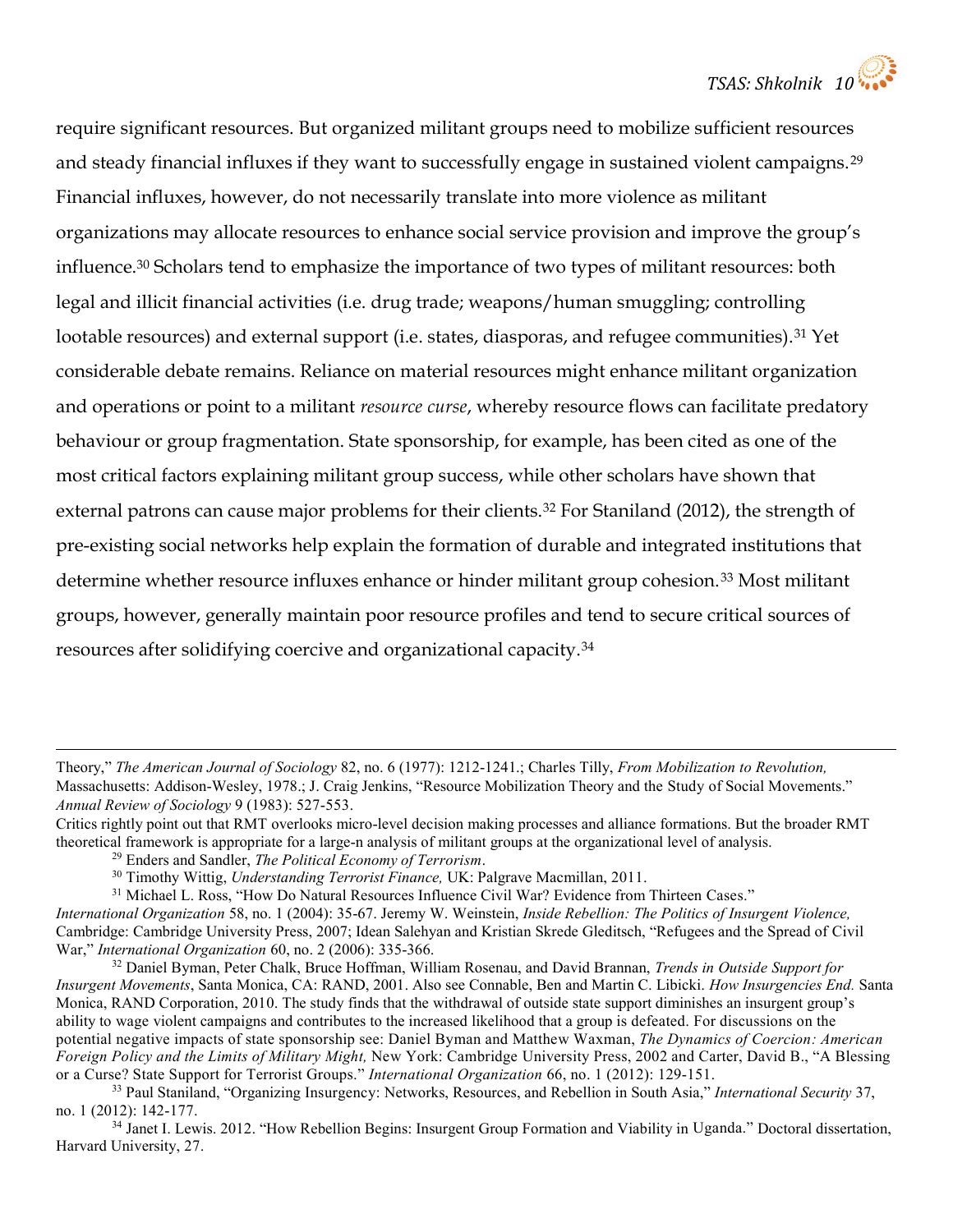# Organizational Structure

Militant organizations seeking to challenge states need to develop robust organizational structures to coordinate operational plans and withstand government responses. Research on social movements and militant group structures suggests that centralized and formally structured groups should be more effective at mobilizing resources and achieving broader objectives than more decentralized groups.35 Militant groups with hierarchical structures are also associated with increased lethality and higher likelihood of ultimately defeating the states they fight.<sup>36</sup> Centralized groups are more capable of allocating resources effectively, reducing principal-agent problems, and keeping lower-ranking members in line with the group's broader objectives. The following hypothesis on organizational structure is derived based on current scholarly debates and resource mobilization arguments:

Hypothesis 1: The more hierarchical a militant group is organized, the more likely it will engage in a sustained armed conflict.

# Competitive Environment

l

Competition for resources and manpower among rival constituent factions and other rebel groups is particularly crucial in the early phases of a violent conflict. Violence serves as an important signal of capabilities and resolve among groups competing for the leadership of a particular constituency – similar to the outbidding logic outlined in the terrorism literature.37 Recent work highlights the importance of rival relations and internal movement structure to assess militant group success. Some research has shown that internally divided self-determination movements are more likely to illicit concessions from the state, while other scholars argue that unified movements are more likely to achieve strategic success.38 Stressing the importance of internal distributions of power, Krause

<sup>&</sup>lt;sup>35</sup> Jenkins, "Resource Mobilization Theory and the Study of Social Movements."

<sup>&</sup>lt;sup>36</sup> Connable and Libicki, *How Insurgencies End;* Victor Asal and R. Karl Rethemeyer, "The Nature of the Beast: Organizational Structures and the Lethality of Terrorist Attacks, The Journal of Politics 70, no. 2 (2008): 437-449; Joshua Kilberg, "Organizing for Destruction: How Organizational Structure Affects Terrorist Group Behaviour,"; Paul Staniland, Networks of Rebellion: Explaining Insurgent Cohesion and Collapse, Ithaca: Cornell University Press, 2014.

<sup>&</sup>lt;sup>37</sup> Mia Bloom, *Dying to Kill: The Allure of Suicide Terror*, New York: Columbia University Press, 2005; Kydd and Walter, "The Strategies of Terrorism."

<sup>&</sup>lt;sup>38</sup> Cunnigham (2013) argues that movements with higher levels of internal divisions are more likely to experience civil war outbreak. According to this perspective, highly divided movements produce more commitment and information problems with the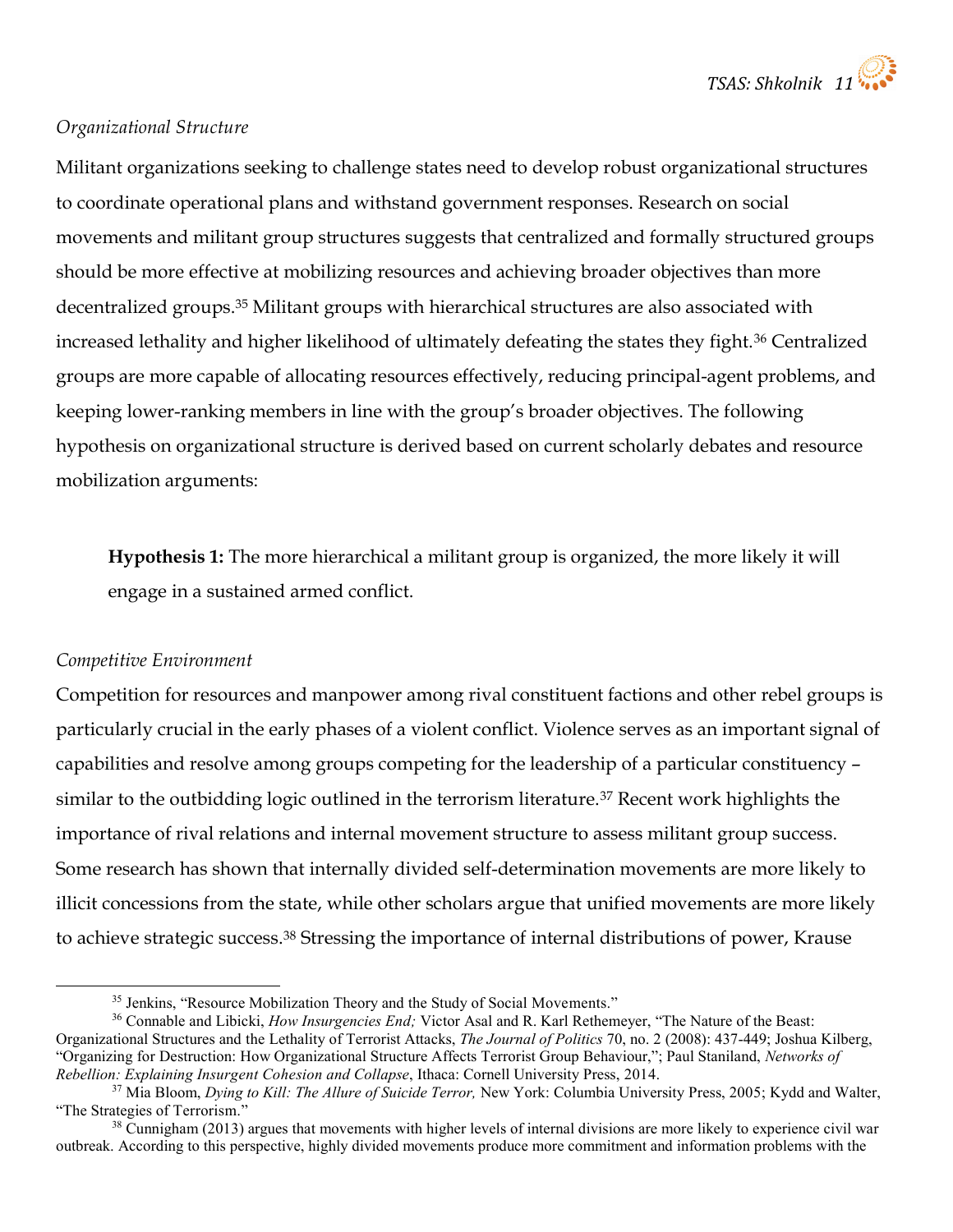(2013) argues that movements led by a single hegemonic group are most likely to achieve strategic successes.39 In the nascent stages of an insurgency, militant groups often have to consolidate rivals – whether by destructive campaigns or alliance formation – before emerging as the dominant organization.40 Young and Dugan (2012) find that higher levels of militant group competition (based on the number of terrorist groups in a country) reduce the likelihood of group survival.41 For an initial assessment of competitive environments, the following hypothesis is derived given that a militant group's trajectory is often a function of rival militant groups operating in the host state.

Hypothesis 2: The more militant groups operating in an environment, the less likely a particular militant group will engage in a sustained armed conflict.

Previous studies of insurgencies focus mainly on militant group dynamics during full-fledged civil wars or why some militant groups achieve their ultimate objectives, overlooking militant groups that never engage in sustained armed conflicts in the first place.<sup>42</sup> At an aggregate level of analysis, there appears to be a strategic logic behind the militant activity preceding sustained armed conflict

state, reducing the likelihood to achieve a settlement before widespread violence erupts. Kathleen G. Cunnigham, "Actor Fragmentation and Civil War Bargaining: How Internal Divisions Generate Civil Conflict," American Journal of Political Science 57, no. 3 (2013): 659-672. On the role of united movements and strategic success see Wendy Pearlman, Violence, Nonviolence, and the Palestinian National Movement, Cambridge: Cambridge University Press, 2011.

<sup>&</sup>lt;sup>39</sup> Peter Krause, "The Structure of Success: How the Internal Distribution of Power Drives Armed Group Behavior and National Movement Effectiveness," International Security 38, no. 3 (2013/14): 72-116.

 $40$  Examining the early stages of the Sri Lankan Civil War, Lilja and Hultman (2011) show that rebels target co-ethnic rivals to consolidate dominance over their constituency and target co-ethnic civilians to ensure cooperation against the government. In the pre-armed conflict phase, militants "try to establish social control over a population to become an efficient fighting unit" capable of challenging the regime. See Jannie Lilja and Lisa Hultman, "Intraethnic Dominance and Control: Violence Against Co-Ethnics in the Early Sri Lankan Civil War," Security Studies, 20, no. 2 (2011): 171-197, 175.

<sup>&</sup>lt;sup>41</sup> Joseph K. Young and Laura Dugan, "Survival of the Fittest: Why Terrorist Groups Endure," Perspectives on Terrorism 8, no. 2 (2014). Retrieved from: http://www.terrorismanalysts.com/pt/index.php/pot/article/view/334/html. Philips (2015), on the other hand, argues that competition among militant groups with divergent ideologies or objectives ("*inter-field rivals*") actually enhances militant group longevity. See Brian J. Phillips, "Enemies with Benefits? Violent Rivalry and Terrorist Group Longevity," Journal of Peace Research 52, no. 1 (2015): 62-75.

<sup>42</sup> Terrorism literature overlooks relationships between terrorist attacks and other forms of political violence – mainly insurgency or full-fledged civil war. For example, Cronin (2006) outlines how terrorist groups might end, including transformation toward insurgency, but stops short of analyzing these transitions. Audrey Kurth Cronin, "How al-Qaids Ends: The Decline and Demise of Terrorist Groups," International Security 31, no. 1 (2006): 7-48. Terrorism scholars tend to focus on broad economic, ideological, and political explanations for the occurrence of terrorism, the impact of regime type, attack trends, and economic consequences of terrorist attacks –

overlooking relationships between terrorism and armed conflict. Todd Sandler, "The Analytical Study of Terrorism: Taking Stock," Journal of Peace Research 51, no. 2 (2014): 257-271. Research concerning insurgency and civil war onset identify similar gaps. In a review of four seminal studies on insurgency, Sidney Tarrow (2007) notes that despite offering important contributions, none of the works examined the "escalation to civil war from nonviolent contention or from less lethal forms of violence." Sidney Tarrow, "Inside Insurgencies: Politics and Violence in an Age of Civil War," Perspectives on Politics 5, no. 3 (2007): 587-600, 589.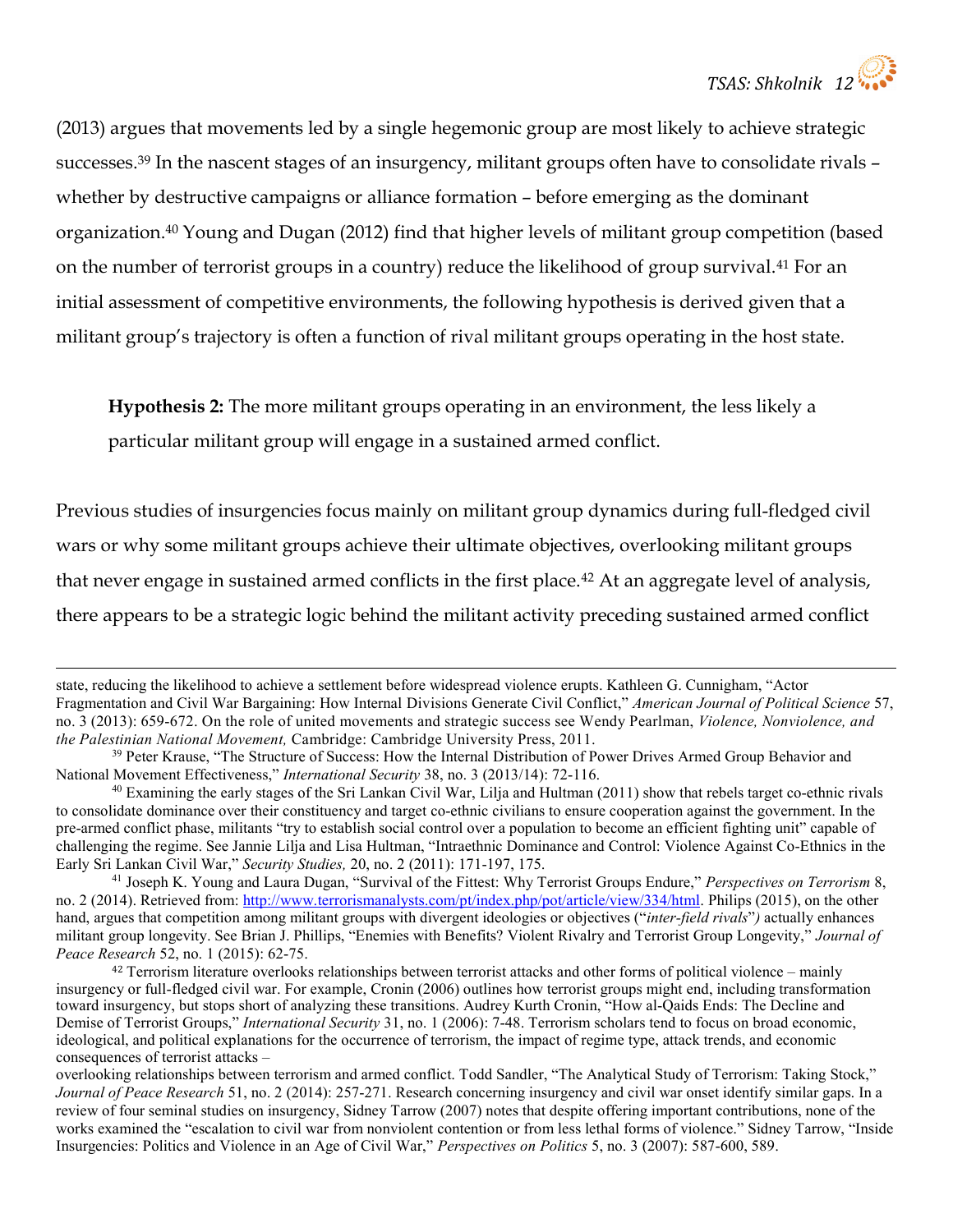that warrants further investigation.43 Byman's (2008) work on "proto-insurgencies" launches a critical discussion, yet stops short of systematically testing the research problem.44 Preliminary work has attempted to address similar research questions from a global, large-n perspective. Two unpublished quantitative papers that differentiate groups based on battle-related deaths either incorporate pre-9/11 data and limited models (Lai & Larsen 2008) or overlook militant groups that never cross the 25-battlefield death threshold (Aronson et. al 2014), contributing to a broader selection bias prevalent in the literature on political violence.45 Aronson et. al (2014)'s conference paper sheds light on how groups escalate violence to civil war by overcoming collective action problems via resources, but does not incorporate key group characteristics (i.e. group motivation, organizational structure) or the competitive environment. Though organizational structure and militant group relations are beginning to receive more attention from the scholarly community, this is the first quantitative study to my knowledge that empirically tests associations between these factors and militant group engagement in sustained armed conflicts – an underexplored outcome of interest.

# RESEARCH DESIGN & METHODOLOGY

#### Data

l

Using a resource mobilization framework, this study's primary model tests hypotheses using Joshua Kilberg's (2011) dataset featuring militant groups identified in the Global Terrorism Database (GTD)

 $43$  Using geo-spatial techniques, Findley and Young (2012) show that there is considerable temporal and spatial overlap between coded terrorist attacks and civil war. The observed concentrations of terrorist attacks occurring during the pre-civil war phase are likely to be concentrated in the same geographic areas later characterized by civil war. Michael G. Findley and Joseph K. Young, "Terrorism and Civil War: A Spatial and Temporal Approach To a Conceptual Problem," Perspectives on Politics 10, no. 2 (2012): 285-305, 286.

<sup>44</sup> Notable scholars attempting to address this puzzle include Charles Mahoney and Janet Lewis. Mahoney (2011) argues that militant groups adopting opposing strategies to the target state (i.e. 'hearts & minds' strategy; enemy-centric; punishment strategy) were more likely to gain the necessary size to succeed past the proto-insurgency stage. See Charles W. Mahoney, "Hearts and Minds or Blood and Guts? Strategy, Terrorism, and the Growth of Proto-Insurgencies," Doctoral Dissertation, 2011, University of California, Los Angeles. Retrieved from http://gradworks.umi.com.proxy.library.carleton.ca/35/01/3501968.html. Analyzing why some rebel groups evolve into viable threats, Janet Lewis (2011) finds that rebel success depends largely on ethnic group concentrations and the perceptions of civilians in the area where a group initially emerges. As opposed to group size or lethality, Lewis adopts are far more stringent criteria for success – whether a rebel group maintains at least 200 members and is capable of controlling a piece of territory for at least 3 months, even if they fail to register a single attack. Lewis' micro-level approach entailed ethnographic fieldwork in Uganda to help explain viability among the most incipient rebel groups in that country.

<sup>&</sup>lt;sup>45</sup> Brian Lai and Kelsey Larsen, "Examining the Escalation of Terrorist Violence to Civil War," Paper presented at the Annual Meeting of the Midwest Political Science Association, Chicago, 2008; Jacob Aronson, Paul Huth, Mark Lichbach and Kiyoung Chang, "Collective Action, Insurgency, and Sustained Escalation," Paper Presented at IR/CIDCM Workshop, University of Maryland, 2014.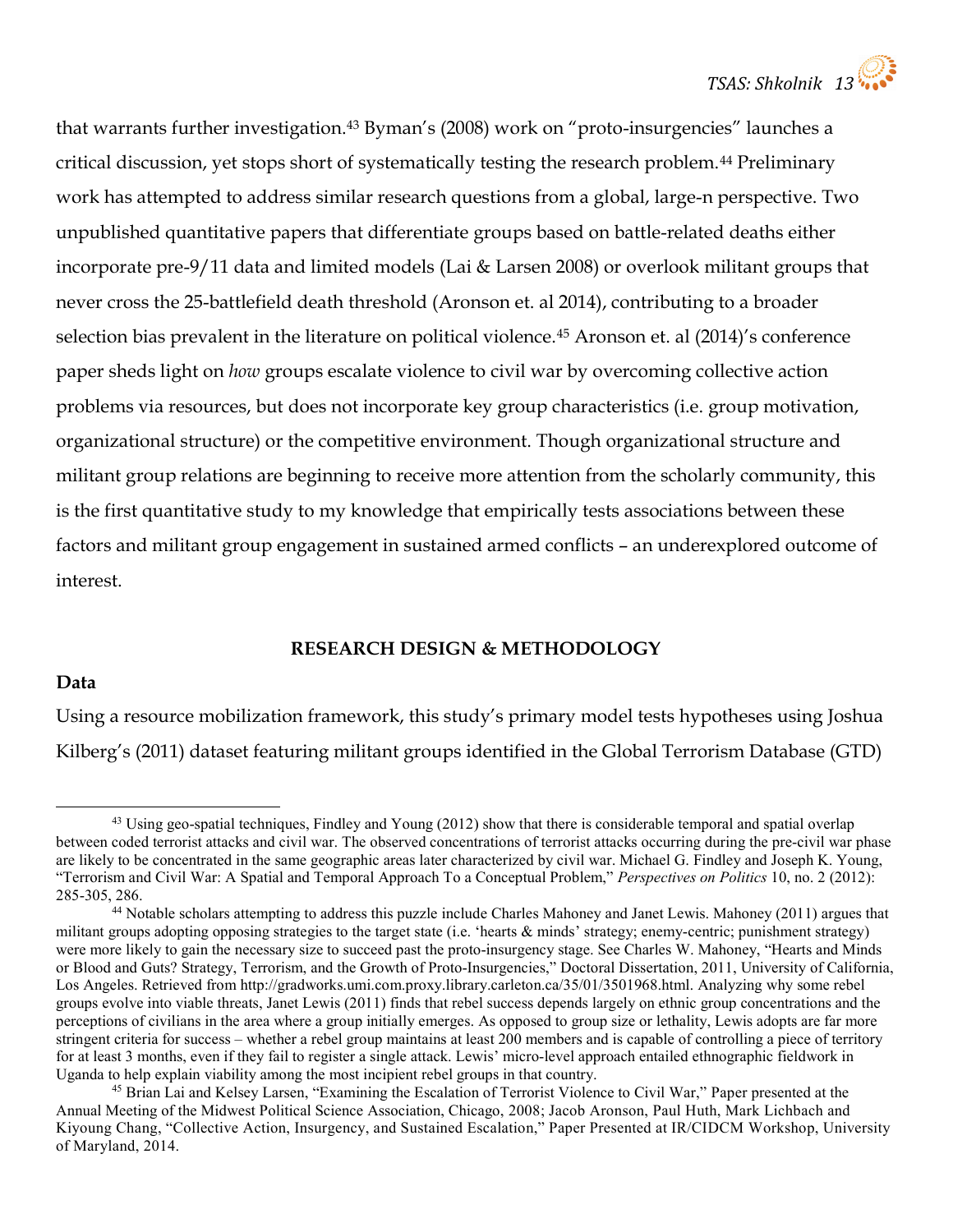that committed at least 10 attacks and survived a minimum of one year, between 1970 and 2007. The unit of analysis is the militant group and the number of observations for the base model is 228 – down from 246 after including control variables to the base model.<sup>46</sup> Roughly 70% of all terrorist groups in the GTD do not survive longer than one year, yet the remaining number of groups account for 94% of attributed attacks.<sup>47</sup> This research proposal focuses on analyzing viable militant groups that have already survived the earliest and most vulnerable phase of their existence and demonstrate the capacity to conduct more than a few attacks. The question is why do some of these prominent groups engage in sustained armed conflicts?

#### Dependent Variable

l

The dependent variable is Sustained Armed Conflict and is coded 1 if a group in Kilberg's dataset is identified in the UCDP Armed Conflict Dataset – featuring conflicts characterized by a minimum of 25 battle-related deaths in a given year for at least five consecutive years.<sup>48</sup> The UCDP Armed Conflict Dataset is the most fine-grained global dataset in civil war research, but some conflicts in the data feature broad labels for non-state belligerents, such as Kashmiri insurgents, due to coding and data limitations. Secondary academic sources and other prominent datasets on civil war and insurgency were consulted to corroborate and compliment initial coding efforts. Of the 246 militant groups under study, I code 77 (~31%) that engage in sustain armed conflicts according to my criteria.

<sup>&</sup>lt;sup>46</sup> While many quantitative studies use group-year or country-year panel data, most data on group characteristics and statelevel variables are largely time invariant (group ideology, organizational structure, mountainous terrain) or exhibit very gradual temporal variation (i.e. GDP per capita or regime type) and therefore limited in explaining variation year to year. Group ideologies or structures may evolve over the lifespan of a particular group, but much of the existing data relies on coding these variables in a particular snapshot in time. Relying on a group-level unit of analysis is appropriate for this study, which seeks to differentiate between militant groups based on engagement in sustained armed conflicts.

 $47$  Gary LaFree, Laura Dugan, and Erin Miller, Putting Terrorism in Context: Lessons from the Global Terrorism Database, New York: Routledge, 2015. This observation is based on the GTD's data from 1970 to the end of 2012.

<sup>&</sup>lt;sup>48</sup> Therése Pettersson and Peter Wallensteen, "Armed Conflicts, 1946-2014." Journal of Peace Research 52, no. 4 (2015): 536-550; UCDP Dataset 2016.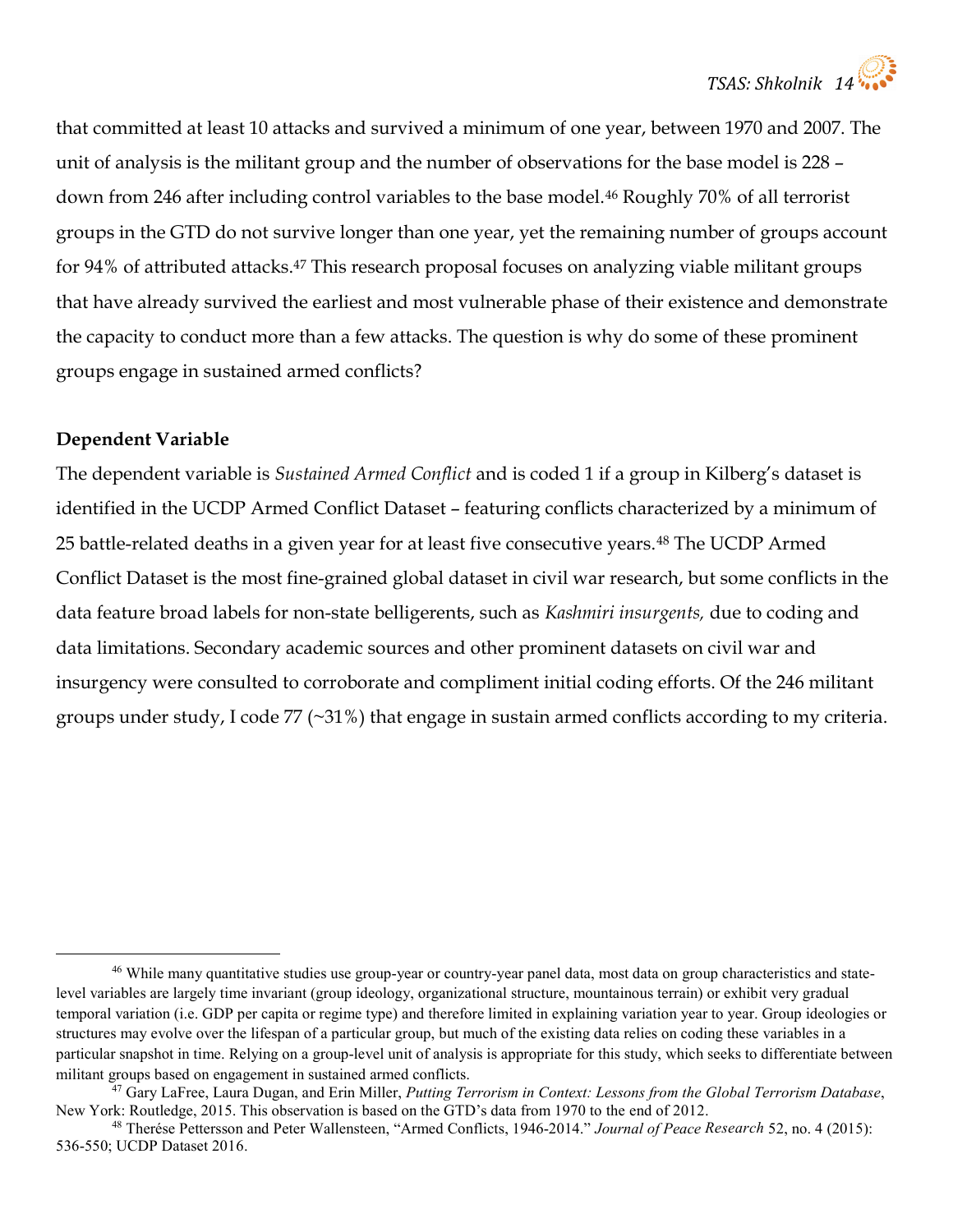

# Independent Variables

#### Motivation: Ideology, Objectives

Militant group ideology is delineated according to four categories: religious, nationalist, left-wing and right-wing. While overlapping philosophies often motivate prominent groups, the primary ideology is used for this study.<sup>49</sup> Hamas, for example, relies on both nationalist (Palestinian) and religious (Sunni Islamist) ideological orientations, but is coded as a nationalist group since the group's main motivation is statehood.50 Related to ideology, a group's stated ultimate objectives should also influence its willingness and capacity to mobilize resources for sustained campaigns of attrition. Group objectives are divided according to five types: whether a group has goals focused on territorial control, regime change, social revolution, policy change, or maintaining the status quo. Previous analyses of insurgencies justifiably focus on only groups seeking territorial control (i.e. secession) or regime change, but some groups without these overt objectives can still attempt to spark armed conflicts and should not be dismissed.<sup>51</sup>

#### Organizational Structure

l

Kilberg (2012) codes four different types of organizational structures: bureaucracy, hub-spoke, allchannel, and market – in descending order of centralization.<sup>52</sup> Bureaucratic structures are the most hierarchical, with clear command and control mechanisms emanating from a well-defined leadership to lower-level units, and distinct divisions with particular specializations. Hezbollah's organizational structure is a well-known example of a bureaucracy with centralized command and clear specialized

 $49$  Data on group ideology and objectives are collected from Kilberg (2011) and Seth G. Jones and Martin C. Libicki,  $How$ Terrorist Groups End: Lessons for Countering al Qa'ida, RAND, Santa Monica, 2008.

<sup>50</sup> Shaul Mishal and Avraham Sela, The Palestinian Hamas: Vision, Violence, and Coexistence, Columbia University Press: New York, 2000.

<sup>&</sup>lt;sup>51</sup> For example, the Weather Underground, a 1970s era terrorist group seeking to battle the American state from within, published a manifesto that clearly suggests it employs targeted violence in a bid to mobilize society against the state. According to its strategy: "At this early state in the armed and clandestine struggle, our forms of combat and confrontation are few and precise…By beginning the armed struggle, the awareness of its necessity will be furthered…Bernardine Dohrn, Billy Ayers, Jeff Jones, and Celia Sojourn "Prairie Fire: The Politics of

Revolutionary Anti-Imperialism: Political Statement of the Weather Underground," 1974, 1-153, 3. Quoted in

Findley and Young, "Terrorism and Civil War," 285. While rare, other militant groups primarily focused on maintaining the status quo (i.e. RENAMO, Rwanda Patriotic Front) or changing a broader policy (i.e. African National Congress) have also engaged in armed conflicts.

<sup>52</sup> Joshua Kilberg, "A Basic Model Explaining Terrorist Group Organizational Structure," Studies in Conflict & Terrorism 35, no. 11 (2012): 810-830.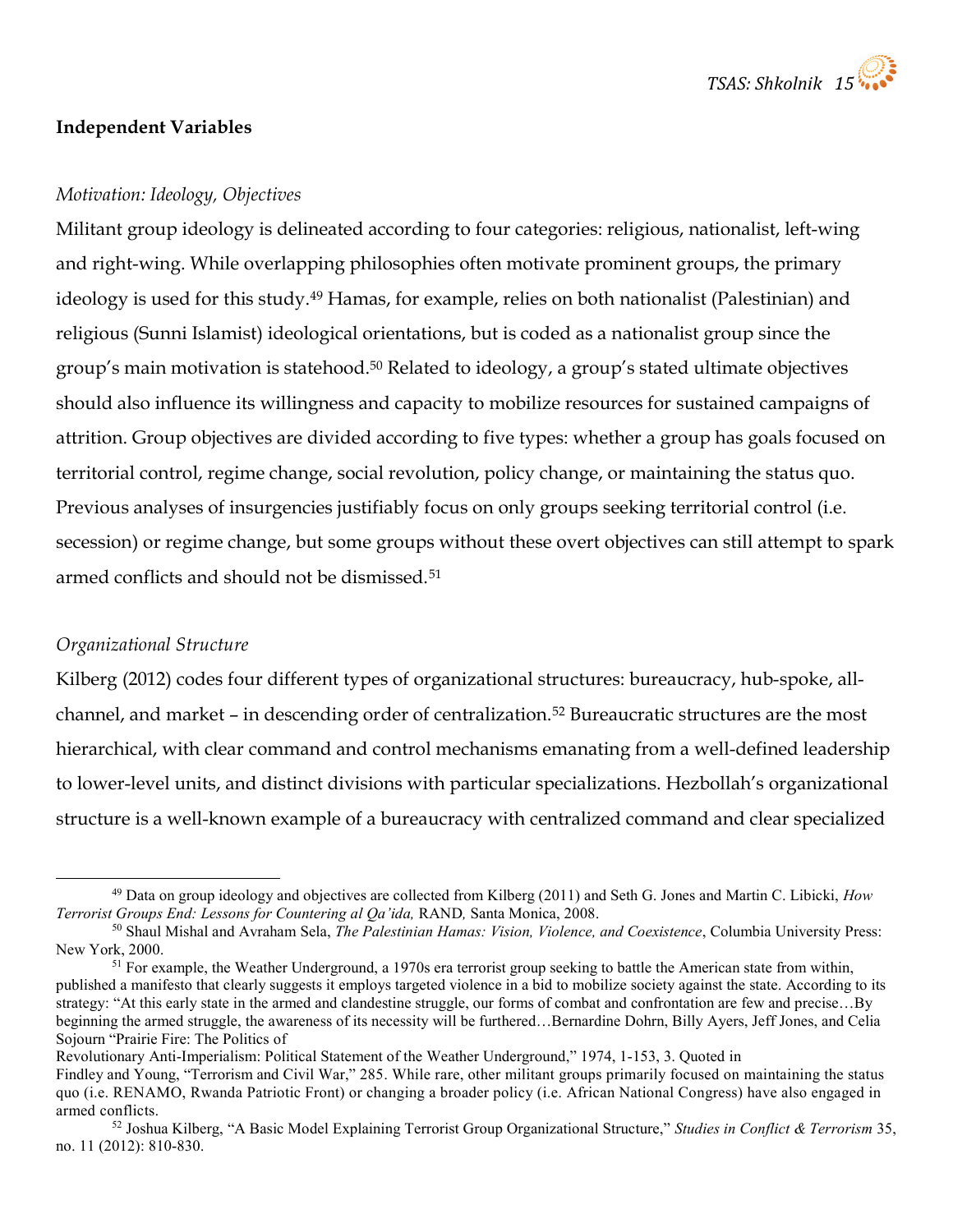units, including a political and media wing, a division focused on guerrilla/conventional military operations, and an external terrorist operations unit devoted to striking Jewish and Israeli targets abroad.53 Like bureaucratic structures, hub-spoke structures have a leader and various units or cells with particular roles or functions, but lack centralized command and control. Without a clear hierarchy, each node of the hub-spoke structure must report to the central leader to coordinate operations. Examples include Sendero Luminoso (Shining Path) in Peru and Lashkar-e-Taiba, where units or cells associated with this type of structure tend to have more independence and discretion to prepare and conduct attacks. All-channel structures have a leader but maintain minimal hierarchy, if any, and no explicit functional differentiation among the group's constituent parts. The Syrian Muslim Brotherhood and Abu Sayyaf based in the Philippines are examples of all-channel structures. Finally, market structures are the most decentralized, with virtually no clear leadership or command and control.

# Competitive Environment

l

To assess the competitive environment hypothesis, I use Young and Findley (2012)'s data featuring the "total number of primary terrorist groups that operated in an organisation's primary country in a given year."54 Less prominent groups that remain outside my sample are included in this count, since active militant groups that fall short of ten attacks still influence the competitive environment. Since my data is cross-sectional (as opposed to group-year panel data), I use the average number of groups operating for the entire lifespan of a particular group that never reaches the threshold of sustained armed conflict. For groups that engage in sustained armed conflicts, I rely on the precise number of active groups operating during the year a particular militant group reaches the threshold of armed conflict, where possible.55 This distinction should help better explain whether more competitive environments influence the probability that a group engages in a sustained armed conflict, when they do.

<sup>53</sup> Matthew Levitt, Hezbollah: The Global Footprint of Lebanon's Party of God, Washington, D.C.: Georgetown University Press, 2013.

<sup>&</sup>lt;sup>54</sup> Findley & Dugan, "Survival of the Fittest: Why Terrorist Groups Endure." The authors code this variable from active militant groups in the GTD and use this proxy to assess militant group longevity.

<sup>&</sup>lt;sup>55</sup> Results hold for estimations including the average number of militant groups in the lifespan of militant groups engaged in sustained armed conflicts as well.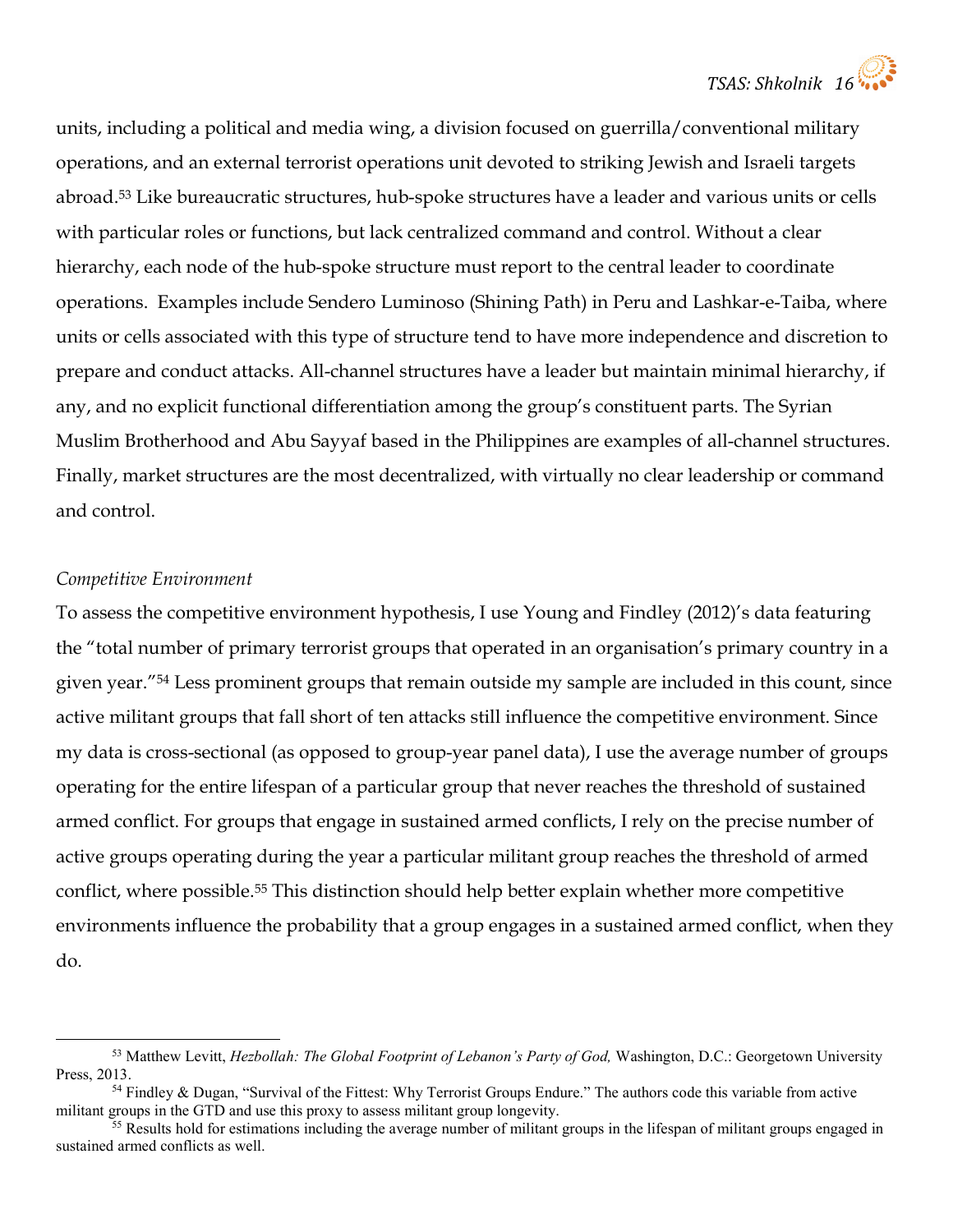

#### Control Variables

#### Group Capabilities

Several proxies for militant group capabilities are included here to account for rival plausible explanations. One measure of capabilities is reflected in the percentage of multiple and coordinated attacks a group conducts out of total attacks in its first year (Multiple Attacks). Dummy variables are used to denote whether a militant group has a state sponsor (whether a foreign country provides finances, capabilities, weapons, or safe-haven) and if a group conducts at least one attack in more than one country (State Sponsorship; Transnational) (Kilberg 2011, GTD). Groups that strike a higher proportion of hard targets, such as military installations or convoys, in their first year should also be more capable of engaging in sustained armed conflicts than groups primarily or solely attacking soft targets (i.e. civilians, public places). The variable Hard Targets is also extracted from the GTD.

# State-level Attributes

l

State-level controls that may correlate with the model's main independent variables are also included. Quantitative literature on civil war tends to proxy state capacity with measures of GDP, which has also been used to proxy counter-terrorism capabilities or societal development. While the negative relationship between GDP per capita and civil war onset is well established, there is emerging consensus that economic conditions are poor predictors of terrorist activity outside of armed conflict. It is expected that lower rates of GDP per capita (extracted from Penn World Tables 2009) are expected to be associated with a higher likelihood of sustained armed conflict. Scholars also continue to debate the impact of regime type on conflict dynamics including terrorism incidence, militant group survival, and civil war onset. Various measures of democracy, regime type, and regime durability are also included as controls (Freedom House, Polity IV). Following previous research, a measure of ethnic fractionalization – the probability that two people randomly selected from society are members of different ethnic groups – is taken from Fearon & Laitin (2003) data.<sup>56</sup>

<sup>56</sup> Other state-level controls from civil war literature include whether the host state's territory is contiguous, the extent to which a state relies on oil exports and other primary commodities, country-level religious fractionalization, population size, and the size of a state's Muslim population. Paul Collier, Anke Hoeffler, and Dominic Rohner, "Beyond Greed and Grievance: Feasibility and Civil War,"; Fearon, James D. and David D. Laitin. "Ethnicity, Insurgency, and Civil War,"; Findley & Dugan, "Survival of the Fittest: Why Terrorist Groups Endure." None of these controls are statistically significant in any model specification and are omitted here.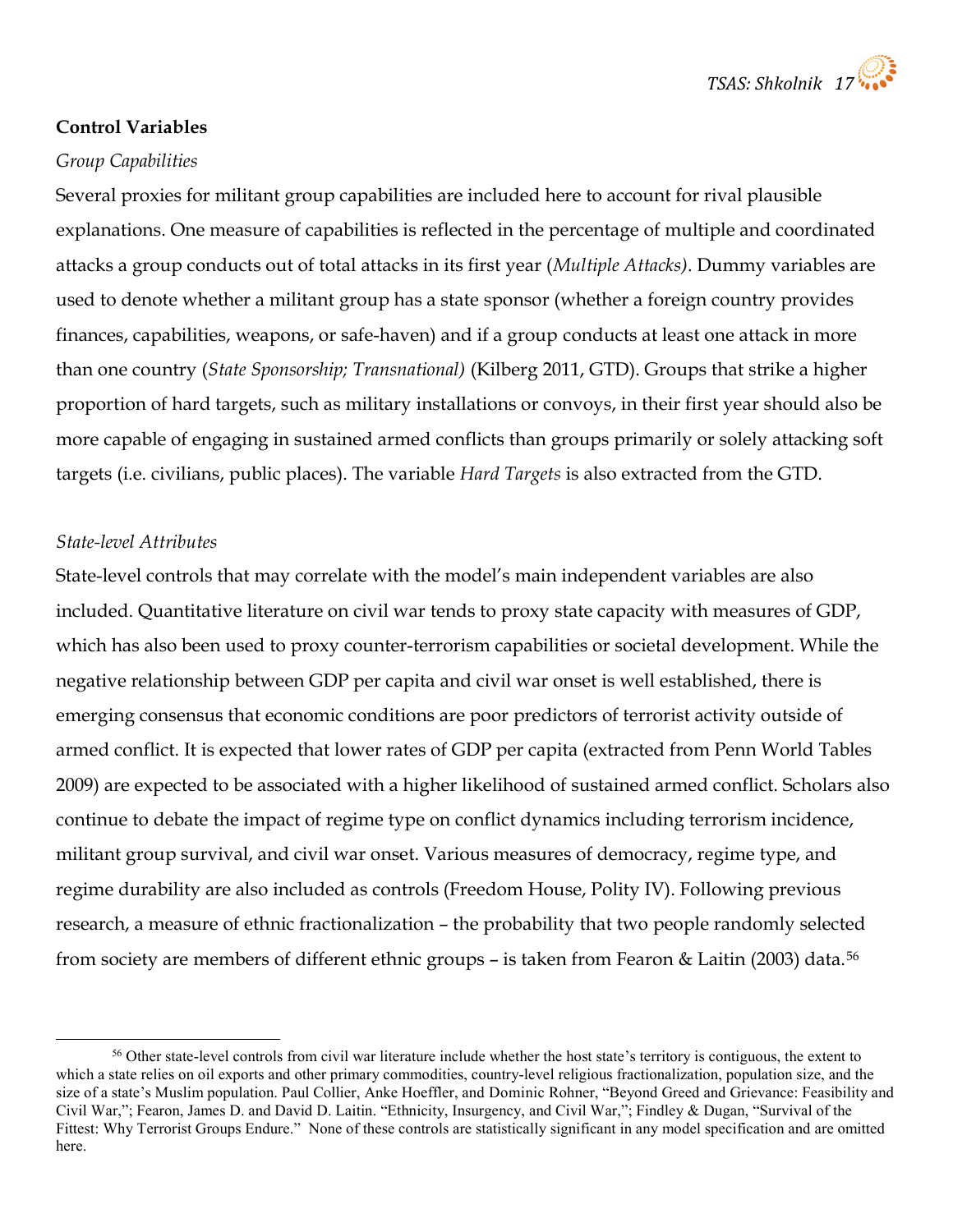#### Data Limitations

Most variables – including proxies for state capacity or economic development, regime type, percent of multiple/coordinated attacks or hard targets, and group ideologies - are all measured in the first year a militant group appears in the GTD. Some scholars treat a group's emergence in a dataset as the first year of their existence, but this is often inaccurate. It is important to note that many notable militant groups are often first identified in the GTD around the time they also begin engaging in sustained armed conflicts. These data limitations are understandable, given the difficulties in tracking a group's early attack profile immediately after their emergence or first violent attack. For example, the Liberation Tigers of Tamil Eelam (LTTE) was founded in 1976 and civil war in Sri Lanka began in 1983. Virtually none of LTTE's attacks were explicitly registered in the GTD from 1976-1983, though qualitative literature on the organization's history point to significant violent activity against various targets during this early period. Similar issues arise when I analyze early attack profiles of prominent insurgent groups including the main Basque militant group, ETA, in Spain and the PKK in Turkey. Nevertheless, relying on these indicators from a group's "first year" helps alleviate issues related to endogeneity and standardizes a baseline for the analysis of factors that may impact a group's willingness and/or ability to engage in a sustain armed conflict. This study, however, does not seek or claim to uncover clear causal mechanisms, acknowledging the limitations of most large-n research on political violence. The purpose of this quantitative analysis is to identify group and environmental-level associations that help explain differences between militant groups that engage in sustained armed conflicts and those groups that do not. Since the dependent variable is binary, a probit regression analysis is used to test the main independent variables.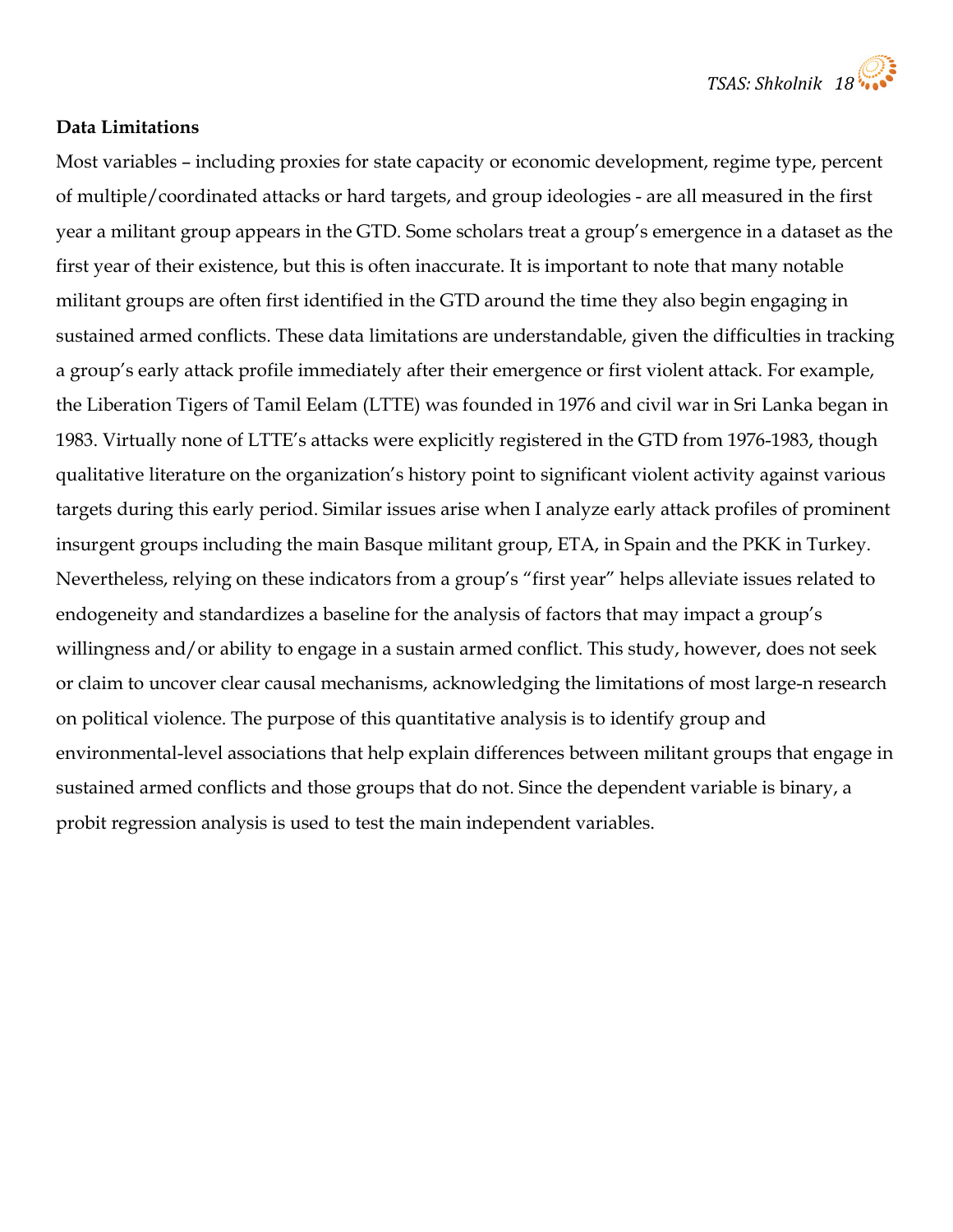# REGRESSION ANALYSIS

# Probit Analysis: Determinants of Sustained Armed Conflict (Marginal Effect)

|                                   | Model 1                        | Model 2             | Model 3                          |
|-----------------------------------|--------------------------------|---------------------|----------------------------------|
| <b>Group Objectives</b>           |                                |                     |                                  |
| <b>Territorial Control</b>        | $0.435**$ (0.1396)             | $0.539**$ (0.1684)  | $0.467**$ (0.1425)               |
| Regime Change / Social Revolution | $0.219*(0.1035)$               | $0.339**$ (0.1309)  | $0.251**$ (0.1035)               |
| <b>Group Ideology</b>             |                                |                     |                                  |
| Religious                         | $0.303*$ $(0.1231)$            | $0.337**$ (0.1268)  | $0.261**$ (0.1212)               |
| Nationalist                       | $-0.060$ $(0.0852)$            | $-0.047$ $(0.0985)$ | $-0.060$ $(0.0875)$              |
| <b>Competitive Environment</b>    |                                |                     |                                  |
| Number of Groups                  | $-0.017***$ (0.005)            |                     |                                  |
| Single Group                      |                                | $0.715***$ (0.1008) |                                  |
| > Five Groups                     |                                |                     | $-0.236***$ (0.0728)             |
| <b>Organizational Structure</b>   |                                |                     |                                  |
| Bureaucracy                       | $0.418**$ (0.1272)             | $0.378**$ (0.1359)  | $\overline{0.378}^{**}$ (0.1277) |
| Hub-Spoke                         | $0.481**$ (0.1608)             | $0.438*$ (0.1705)   | $0.462**$ (0.1605)               |
| All-Channel                       | $0.268 + (0.1585)$             | $0.281 + (0.1642)$  | $0.233$ $(0.1537)$               |
| <b>Group Capabilities</b>         |                                |                     |                                  |
| State Sponsorship                 | $0.024$ $(0.0688)$             | $-0.0002$ $(0.746)$ | $0.007$ $(0.0678)$               |
| Transnational                     | $0.054$ $(0.0821)$             | $0.086$ $(0.0946)$  | $0.047$ $(0.0824)$               |
| <b>Hard Targets</b>               | $-0.007$ $(0.0045)$            | $-0.007$ $(0.0055)$ | $-0.007$ $(0.0046)$              |
| Multiple Attacks                  | $-0.009$ <sup>+</sup> (0.0054) | $-0.007$ $(0.0045)$ | $-0.010$ <sup>+</sup> (0.0057)   |
| <b>State-Level Controls</b>       |                                |                     |                                  |
| Ethnic Fractionalization          | $0.484***$ (0.1136)            | $0.479***$ (0.1283) | $0.459***$ (0.1158)              |
| Democracy                         | $-0.018**$ (0.008)             | $-0.019*$ (0.0088)  | $-0.018*(0.0081)$                |
| Pseudo R <sup>2</sup>             | 0.3476                         | 0.4278              | 0.3632                           |
| $\cal N$                          | 222                            | 228                 | 228                              |

+ p<0.1; \* p<0.05; \*\* p<0.01; \*\*\* p<0.001

The dependent variable is Sustained Armed Conflict. A DProbit estimating technique is used. Numbers in parentheses are standard errors. Coefficients for each model represent the marginal effect of the particular variable, holding all other variables constant.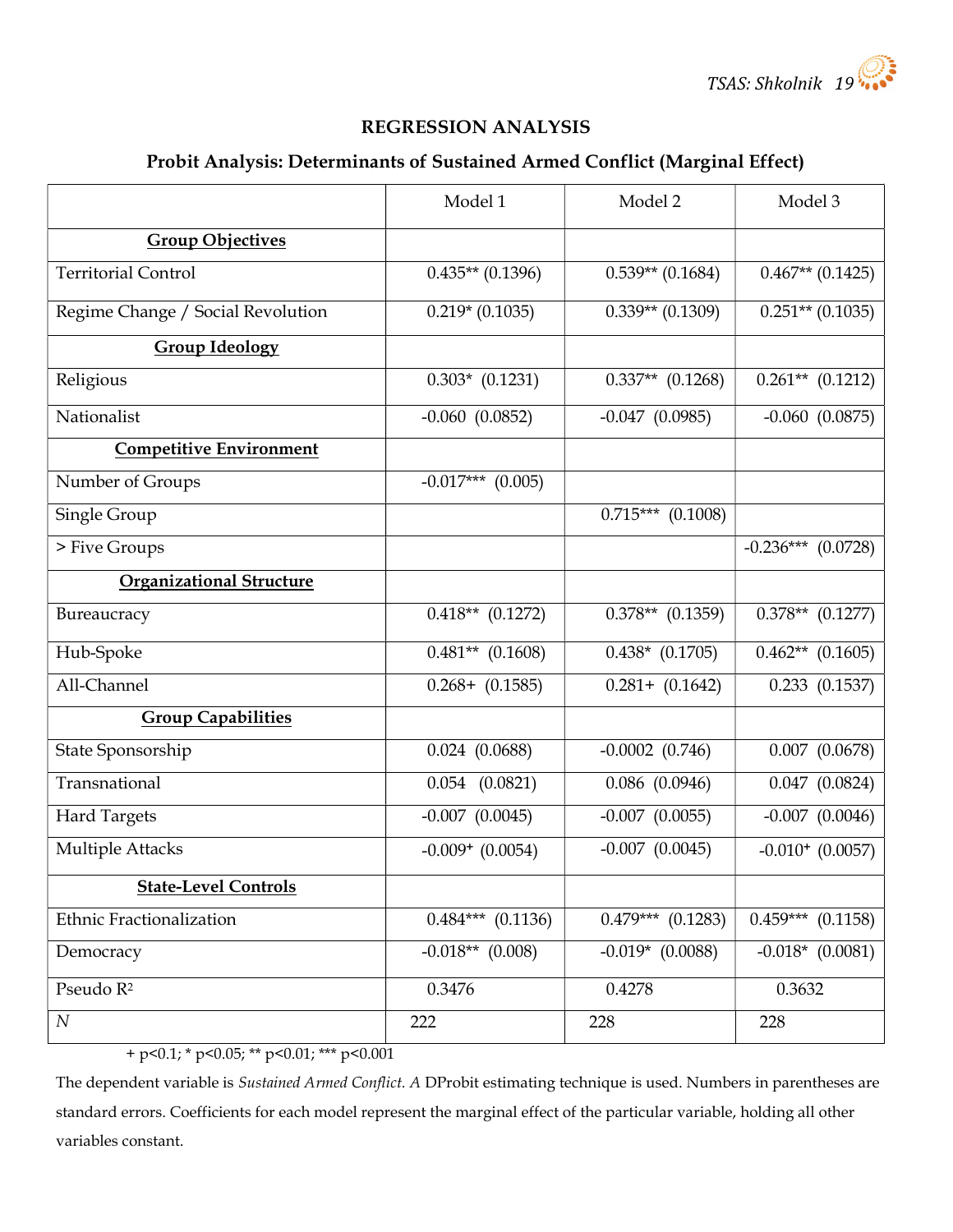

#### **FINDINGS**

l

#### Independent Variables

#### Motivation: Ideology/Objectives

Scholars suggests that groups with salient identities, particularly ethno-nationalist or religious motivations, should be more capable of mobilizing resources and more likely to achieve strategic objectives than left-wing or right-wing militant organizations.57 Empirical results from the quantitative analysis partially supports these insights. The results show that groups with primarily religious motivations are about 34% more likely to engage in sustained armed conflicts than other ideologically motivated militant groups, holding other factors constant. This result is particularly interesting considering notable quantitative work finds that religious groups never achieve their ultimate objectives, given their tendency towards maximalist goals and non-negotiable demands. It is important to note that all but one of the religious groups that engage in sustained armed conflicts are Islamic militant organizations.58 It is highly unlikely that a Salafi-jihadist organization, for example, will establish a Shari'a based theocracy or a global Caliphate. But religious groups tend to fare better than others in garnering the necessary resources to launch campaigns of sustained attrition. Surprisingly, the Nationalist measure lacks statistical significance. However, this unexpected result could be reflected in the findings concerning group objectives.

Previous research suggests that groups seeking narrow goals, like secession are more capable of achieving their ultimate objectives than groups seeking maximalist goals like toppling a regime or taking over an entire country. This study shows that groups seeking territorial control and groups fighting for regime change/social revolution are about 53% and 34%, respectively, more likely to engage in sustained armed conflicts than other goal-oriented groups, keeping other variables constant. The results seem to contradict findings on group ideology, considering that nationalist

<sup>57</sup> Hoffman, Inside Terrorism, 2006; Seth G. Jones and Martin C. Libicki, How Terrorist Groups End: Lessons for Countering al Qa'ida.

<sup>&</sup>lt;sup>58</sup> The non-Islamic religious group that engaged in armed conflict in my sample is Uganda's Lord's Resistance Army. Over the last few decades, religious militant groups – mostly of Islamic persuasion – are responsible for far more attacks and casualties than other types of militant groups worldwide. Berman, Radical, Religious, and Violent: The New Economics of Terrorism. Most religious civil wars since 1940 involve belligerents that identify with Islam and religious civil wars are characterized by far higher rates of lethality than other types of civil wars. Hoffman, Inside Terrorism, 2006. Eli Berman, Radical, Religious, and Violent: The New Economics of Terrorism, Toft, "Getting Religion? The Puzzling Case of Islam and Civil War."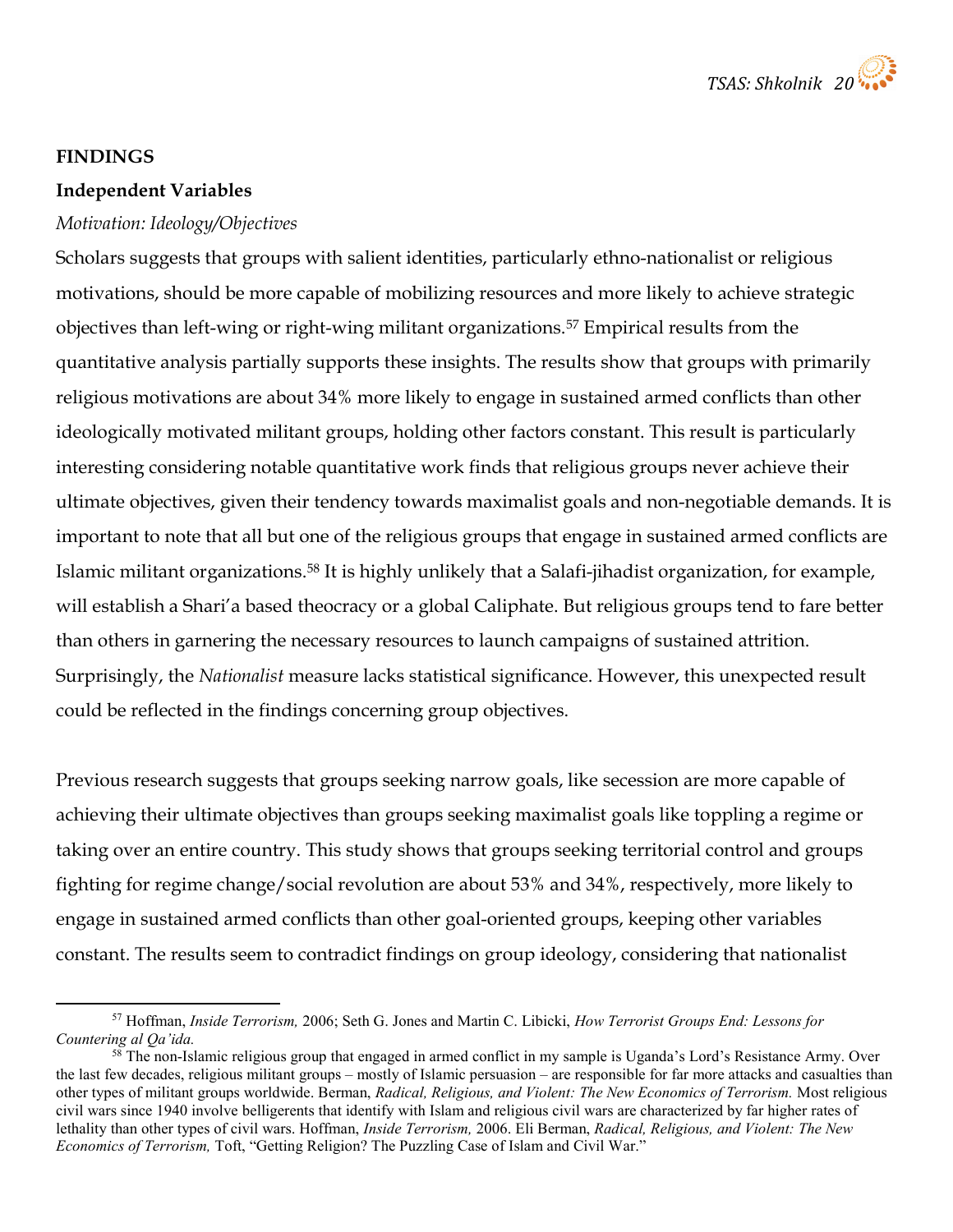groups tend to have territorial objectives like secession, while religious groups tend to have broader goals like social revolution or regime change. Group objectives likely follow ideological orientations and therefore both factors, to some extent, reinforce a group's ability to mobilize resources and challenge the state. Organizations with religious ideologies and maximalist objectives face a much tougher path to overall victory than groups with more limited aims, but are still quite capable in mobilizing sufficient resources and support to engage in a campaign of sustained attrition.<sup>59</sup> A more nuanced story emerges when looking beyond motivations and analyzing the role of organizational structure.

# Organizational Structure

l

Findings concerning organizational structure do not support hypothesis 1 – that suggests more hierarchically structured militant groups are associated with an increased likelihood of engagement in sustained armed conflicts. Using market structure as the base and holding other variables constant, hub-spoke groups are 44% more likely to engage in sustained armed conflicts, while the most hierarchical groups (*Bureaucracy*) are about 38% more likely.<sup>60</sup> This finding challenges conventional wisdom and previous research. Even groups without a centralized command and control apparatus can pose a serious challenge to target states, as long as they have a leader and functional differentiation within the organization. Much of the insurgency literature strongly suggests that more centralized and hierarchical structures are strongly associated with militant group lethality and ultimate success. But this study shows that, irrespective of centralized hierarchies, groups with welldefined specializations and relatively more autonomy among lower-level cells or units could pose a similar threat to the states they fight as groups with highly centralized commands. Lacking highlevels of centralization, hub-spoke structured groups may be less willing or able to credibly commit to enforce an agreement with the state prior to full-fledged armed conflict. States may also find it more difficult to infiltrate and disrupt hub-spoke structured militant groups. Stifling a relatively less connected and more independent unit of a hub-spoke structure might not significantly impede the broader organization. It is important to note that most religious groups (Religious has the most

<sup>&</sup>lt;sup>59</sup> As expected, groups seeking to maintain the status quo or change a particular policy are negatively associated with sustained armed conflict.

 $60$  The All-Channel variable had the weakest statistical significance and is only 28% more likely to engage in sustained armed conflicts than market groups.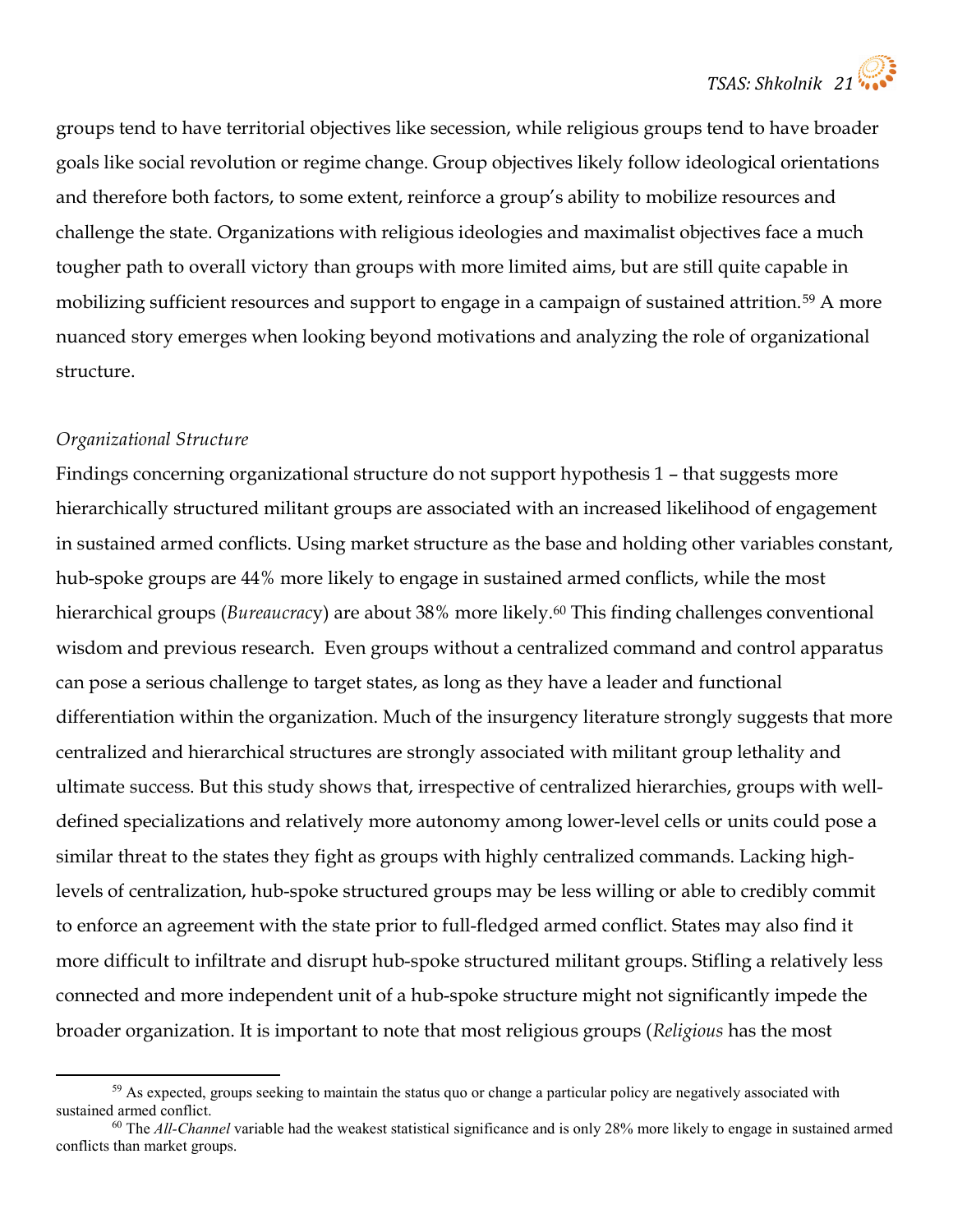statistically significant and positive association with armed conflict, compared to other ideologies) tend to also have a hub-spoke structure.<sup>61</sup>

# Competitive Environment

l

Supporting hypothesis 2, findings show that that the more number of militant groups in a state, the less likely a particular militant group will engage in a sustained armed conflict. A particular militant group is 2% less likely to engage in sustained armed conflict for every additional militant group present in a competitive environment. When disaggregating the Number of Groups variable, results show that nascent insurrections featuring one prominent militant group are most likely to experience a sustained challenge between a particular militant group and the state. The Single Group variable is the most statistically significant and the largest, positive association across all models. Results suggest that a nascent insurrection featuring one primary militant group is about 72% more likely to engage in a sustained campaign of attrition than militant groups operating in more competitive environments. Findings from model 3 suggest that a militant group operating in an environment with five or more primary militant groups is 24% less likely to engage in sustained armed conflict, holding all other variables constant.

In their study on group longevity, Findley and Young (2012) code a group as "top dog" in a given year if that group is the primary active group in the state and commits the most attacks in a given year compared to other groups.62 Where possible, I further classify whether militant groups that engage in sustained armed conflicts are also the "top dog" in their environment around the time a sustained armed conflict is launched. I find that the overwhelming majority (90%) of groups that engage in sustained armed conflicts are also the "top dog" militant group in their environment when the group successfully challenges the target state.<sup>63</sup> This is an important finding worth further exploration. Of course, in reality, the most active group does not necessarily mean it is the most

<sup>&</sup>lt;sup>61</sup> As expected, a very low number (3 out 41; or  $\sim$  7%) of militant groups organized in the most decentralized, market structure engage in sustained armed conflicts. The data suggests that having a market structure (no clear leader, functional differentiation, or centralized command) is a nearly sufficient condition that a group will not engage in sustained armed conflict.

 $62$  Young and Dugan, "Survival of the Fittest: Why Terrorist Groups Endure."

 $63$  About 90% of the 54 militant groups that engage in armed conflict are the Top Dog at the time they initially engage in sustained armed conflict. I excluded militant groups from India and Myanmar for this part of the comparative analysis since both countries were facing diverse and simultaneous insurgencies throughout the time period and it was difficult to confirm which groups were Top Dogs in their respective conflicts.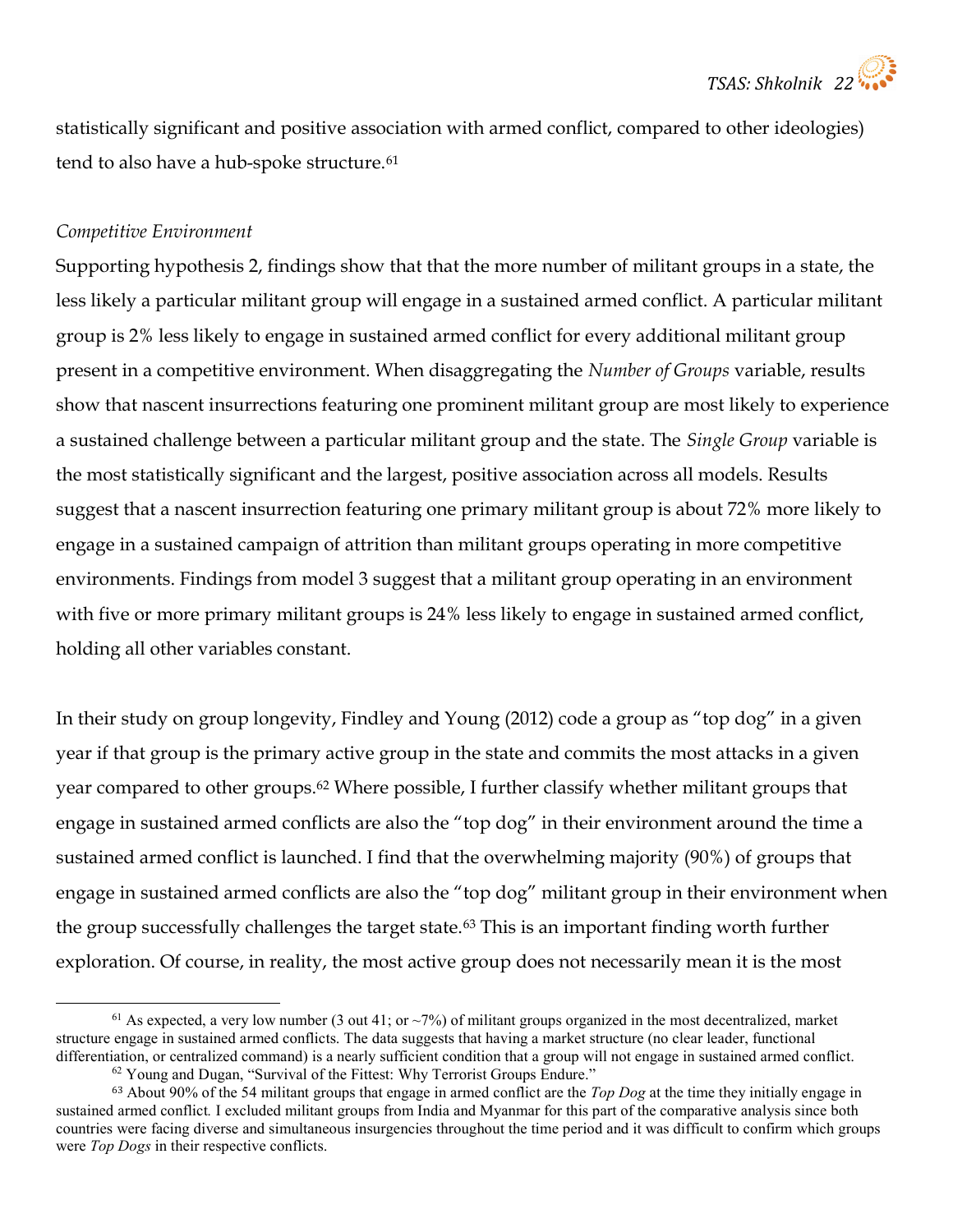powerful. But at this stage of the analysis, being the most active militant group in a particular environment is a crude, yet intuitive, proxy for groups that dominate their constituencies before going on to challenge the regime. This proxy for constituency dominance further approximates reality when a particular militant group maintains its Top Dog status throughout the initial stages of the armed conflict. For example, the PKK and LTTE emerged in the mid-1970s and dedicated most of their attacks against rival Kurdish and Tamil groups, respectively, until challenging regime forces in an armed conflict in in the mid-1980s. Both groups are the Top Dog groups in their respective environments throughout the early years of full-fledged armed conflict. This observation suggests that militant groups in competitive environments often engage in some form of rival consolidation prior to engaging in campaigns of sustained attrition against the target state.<sup>64</sup>

# Rival Explanations (Control Variables)

# Group Capabilities

l

Results for proxies of group capabilities suggest that higher levels of capabilities are not associated with an increased likelihood of engagement in sustained armed conflicts. State sponsorship lack statistical significance across all model specifications. This does not mean support from an external patron is not important. Though state sponsorship is often cited as a critical factor explaining militant group's ultimate success against the state they fight, it is likely less important than organizational factors in explaining engagements in armed conflicts. For some groups, external patrons with different priorities may derail their client's trajectories, while other groups with weak institutions may fragment following influxes of resource flows. States also provide support to militant groups that intend on remaining clandestine. In terms of operational targets, variables Hard Targets and Transnational lack statistical significance across both models. In the first and third models, Multiple Attacks actually has a negative association, but weak statistical significance.

Groups that have conducted attacks outside their primary state are no more likely to engage in sustained armed conflicts with their host regime. It may be the case that some groups seeking to

<sup>64</sup> A positive-on-outcome (also known as Mill's method-of-agreement) comparative analysis of all militant groups that engage in sustained armed conflicts in my universe of cases suggests that no single theoretically relevant causal factor can be deemed an individually necessary condition. But compared to other factors, my results suggest that being the Top Dog is an almost necessary condition for engagement in sustained armed conflict. This finding motivates subsequent theory-building and the focus of detailed case studies to compliment my quantitative analysis and address the limitations of large-n research.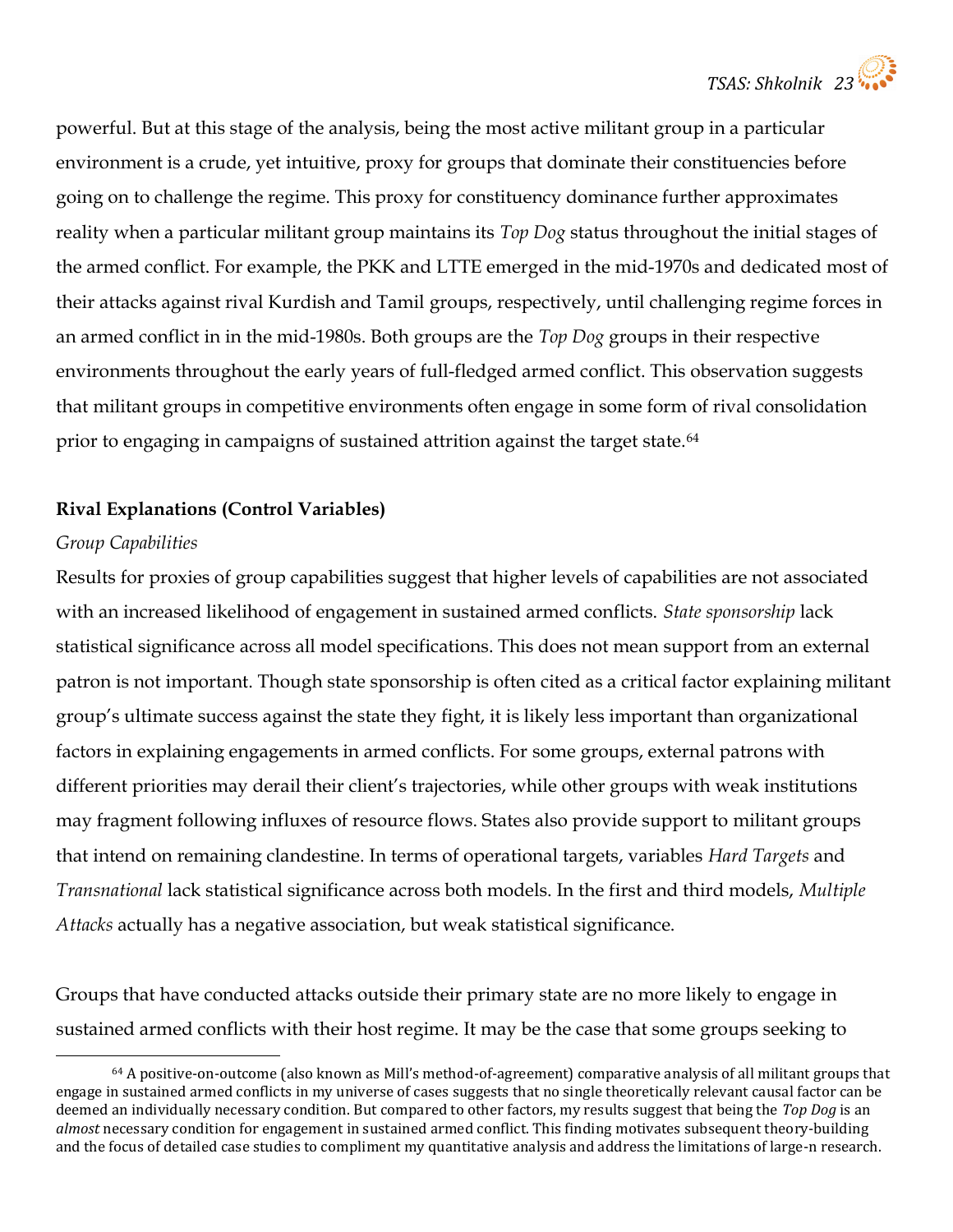launch domestic insurgencies are less inclined to divert resources to strike targets outside the primary state and attract unnecessary interventions. Militant groups seeking to pose a serious challenge may be focused on internal challenges in their nascent stages, such as building organizational capacity and targeting constituent rivals for dominance before facing the regime in a sustained armed conflict. Groups that rely on strategies of provocation or attrition - in the of form ambitious attacks or strikes on fortified targets - before developing the capacity to withstand government responses will likely fail.65 Irrespective of the precise logics underpinning these broader findings, this study shows that organizational characteristics and the competitive environment are better predictors of engagement in armed conflict than traditional proxies of group capabilities.<sup>66</sup>

#### State-Level Attributes

l

Regression analysis using GDP per capita as a proxy for state capacity all came up negative and statistically significant: the higher the level of state capacity (or counter-terrorism effectiveness or level of economic development – however one chooses to primarily interpret the proxy) the less likely a particular militant group will engage in a sustained armed conflict. Since GDP per capita and regime type tend to be closely related, some models (not shown here) relied on only one control at a time. Across several model specifications, co-efficients associated with all key measures of democracy and regime durability scores are negative and statistically significant. More democratic, politically free, and stable regimes are more likely to reduce a militant group's willingness and/or ability to

<sup>&</sup>lt;sup>65</sup> Andrew H. Kydd and Barbara F. Walter, "The Strategies of Terrorism," International Security 31, no. 1 (2006): 49-79. Provocation involves militants seeking to spark a wider conflict by using the state's strength against itself, provoking a disproportionate response that may drive passive civilians into the hands of militant groups. As a weapon of the weak, provocative terrorist strategies can help a group improve its organizational capacity and mobilize the necessary resources to eventually challenge the state from a stronger position. Martha Crenshaw, "The Causes of Terrorism," Comparative Politics 13, no. 4 (1981): 379-399. Indiscriminate and harsh state responses are often cited as the most important factors that encourage insurgencies to flourish. Kelly M. Greenhill and Paul Staniland, "Ten Ways to Lose at Counterinsurgency," Civil Wars 9, no. 4 (2007): 402-419; Elisabeth Jean Wood, Insurgent Collective Action and Civil War in El Salvador (Cambridge, UK: Cambridge University Press, 2003. On the other hand, provoking an indiscriminate state response may be counterproductive if militants are incapable of providing protection to civilians under regime attack. A militant group's organizational capacity to withstand and exploit government repression may serve as a necessary intervening variable connecting provocative strategies and successful mobilization. See Stathis N. Kalyvas and Matthew Adam Kocher, "How "Free" Is Free Riding in Civil Wars? Violence, Insurgency, and the Collective Action Problem," World Politics 59, no. 2 (2007): 177-216, 190.

<sup>&</sup>lt;sup>66</sup> A group's peak size should also reflect strength and capabilities. A group's maximum membership levels (*Peak Size*) are based on Jones and Libicki (2008) data, coded as 1 if a group's peak size features 0-99 operatives, 2 (100-999), 3 (1000-9999), and 4 (10000+). Peak size may be one of the most important variable explaining why some militant groups ultimately defeat the states they fight, but was omitted from this model for reasons of endogeneity since a group most likely reaches its maximum membership after its first year. Nevertheless, models including a measure of peak size (not reported here) show that a militant group's engagement in sustained armed conflict does not depend on a group's size. As Fearon & Laitin (2003) note, it may only require a few hundred committed fighters to launch an insurgency.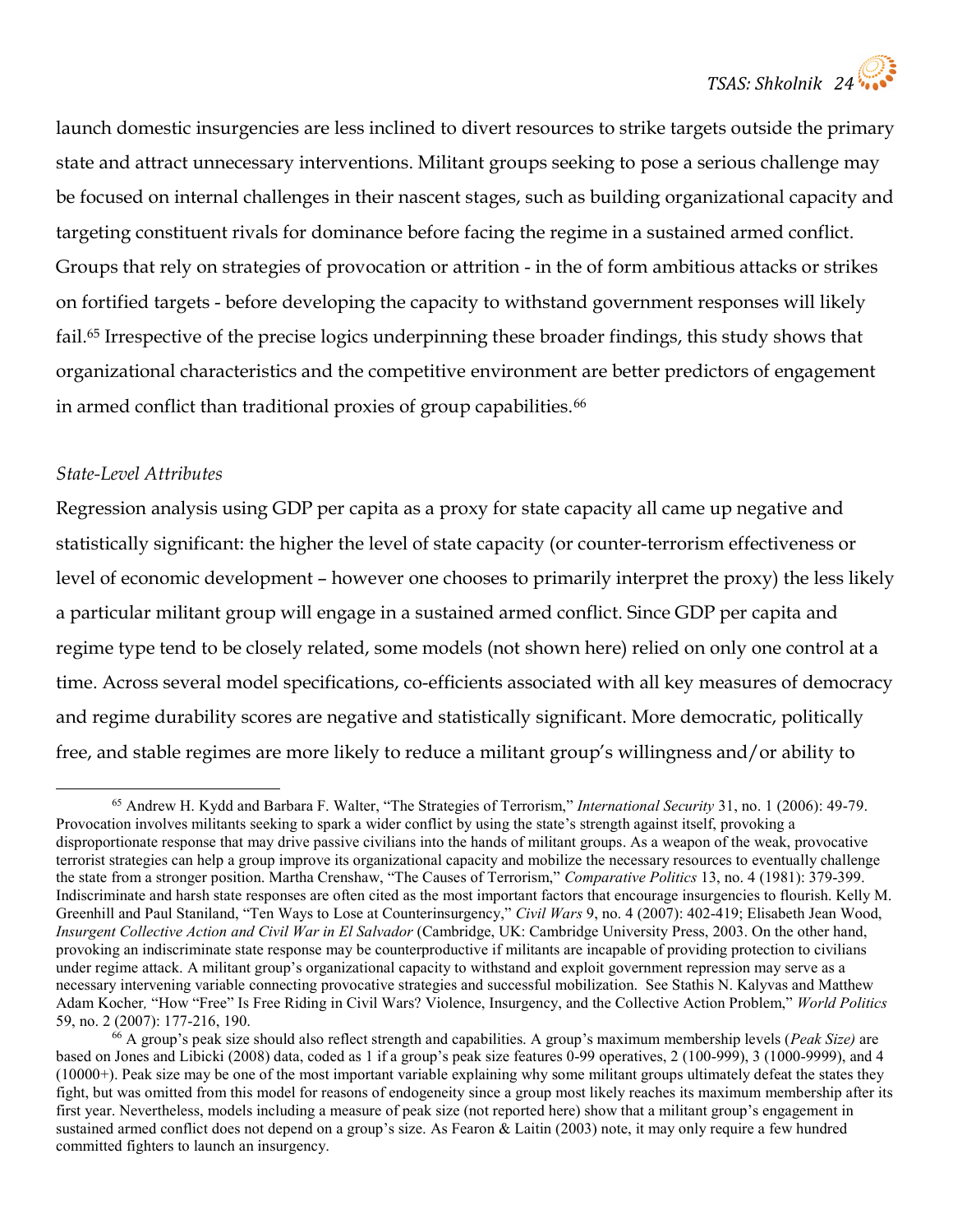engage in a sustained armed conflict. It may be the case that democracies tend to also be more capable and inclusive states that prevent or deter the emergence of sustained armed conflicts, forcing groups to remain clandestine and engage in low-level terrorist attacks. These results are consistent with similar findings in the literature. Much of the cross-national quantitative literature argues that greed-based indicators tend to better explain civil war onset than variables that traditionally proxy grievance.<sup>67</sup> This study, however, finds that countries with higher levels of ethnic fractionalization are associated with an increased likelihood of sustained armed conflict. While this paper has not coded for ethnic fractionalization scores of particular regions where prominent militant groups emerge or escalate violent operations, results suggest that analyzing conflict from a group-level of analysis may challenge some findings from previous cross-national studies.<sup>68</sup> Though important, state and regimelevel attributes cannot explain variation among different militant groups operating in the same state. Empirical assessments of key factors related to armed conflict feasibility contribute to ongoing debates and serve as relevant controls that emphasize the importance of internal characteristics and competitive environments.

# Implications for Theory

l

This study produces important implications for theory and scholarship, by examining an underexplored outcome of interest and addressing a selection bias prevalent across literatures on political violence. Violent intra-state conflicts characterized by lower-levels of violence tend to remain dormant and should not be dismissed from analyses.<sup>69</sup> Current theories of civil war onset and insurgency are limited in explaining this paper's puzzle. Overall findings show that key variables explaining insurgency outcomes are not necessarily important factors in helping to explain which militant groups engage in insurgencies while other groups do not. It is therefore important to study analytically distinct phases of armed conflict and differentiate between various militant group objectives (i.e. tactical, organizational, strategic) when evaluating success. There is no single theory that can explain particular militant group trajectories and counterinsurgency campaigns require

<sup>67</sup> Christian Davenport, David A. Armstrong II, and Mark I. Lichbach, "From Mountains to Movements: Dissent, Repression and Escalation to Civil War," Presented to the annual International Studies Association Conference, San Diego, 2006.

<sup>68</sup> Janet Lewis (2012) finds that Ugandan rebel groups emerging in ethnically homogenous areas of the country are more likely to become viable organizations than groups emerging in relatively diverse areas.

<sup>69</sup> Shivaji Mukherjee, "Why are the Longest Insurgencies Low Violence? Politician Motivations, Sons of the Soil, and Civil War Duration," Civil Wars 16, no. 2 (2014): 172-207.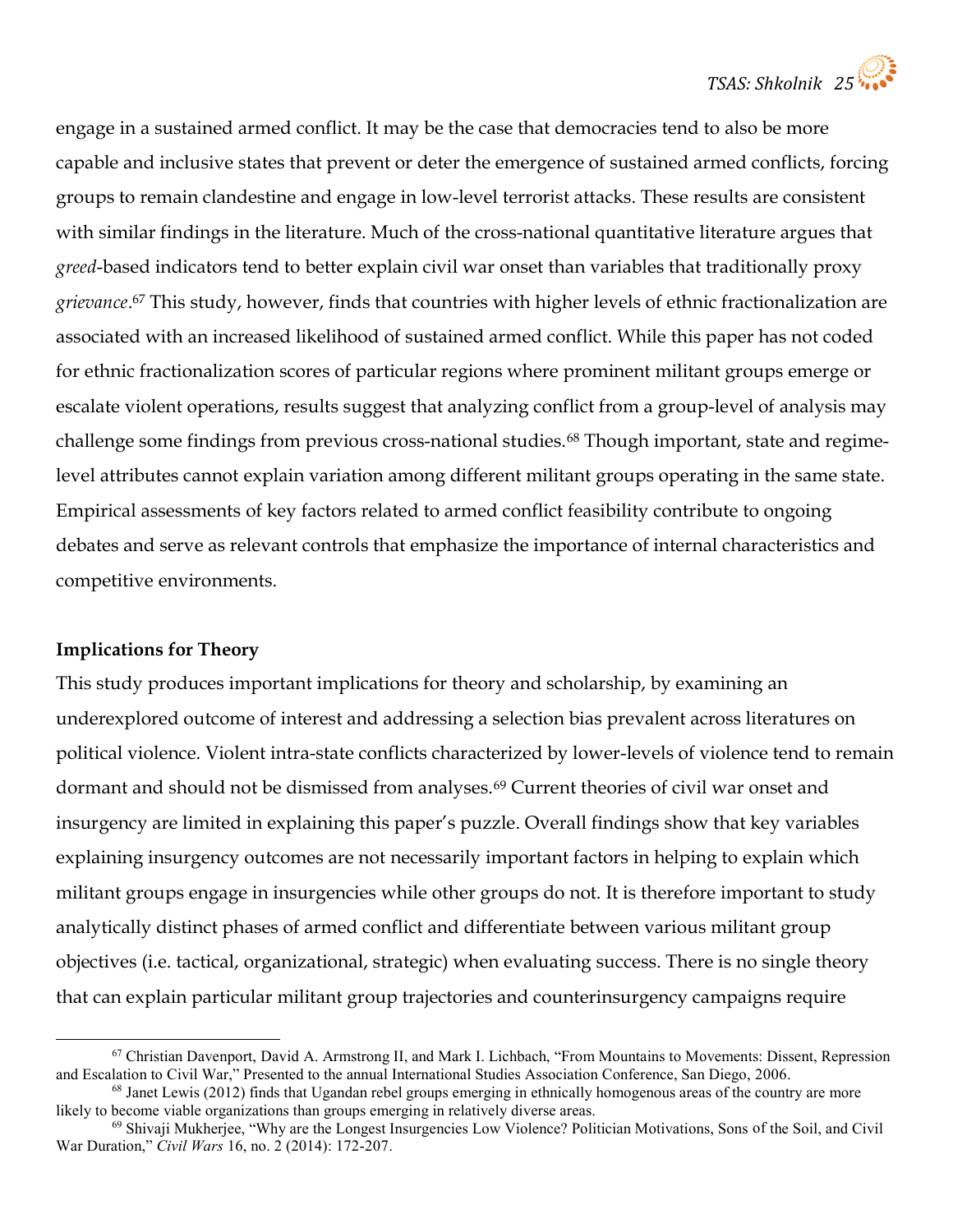context specific analysis. However this paper offers an overarching and generalizable model, rooted in resource mobilization arguments, to help explain why some militant organizations engage in sustained campaigns of attrition – whether a group achieves its ultimate objectives or not.

# CONCLUDING REMARKS & POLICY IMPLICATIONS

Taking rival plausible explanations into account, group characteristics (i.e. motivation and organizational structure) and competitive environments are better determinants of sustained armed conflicts than traditional measures of group capabilities (i.e. state sponsorship, hard target/multiple strikes). While rarely achieving ultimate goals, religiously motivated militant organizations are more likely to engage in sustained campaigns of attrition than other militant groups. Posing a serious challenge to a regime is not necessarily a function of how powerful or capable a group may seem – it's about the competitive environment and internal capacity required to effectively mobilize resources and develop the capacity to endure armed hostilities against regime forces. Organizational structure matters, but highly centralized and hierarchical groups are not necessarily the most threatening in this regard.

This paper's findings also have implications for policy. This study's broader findings suggest that states should divert limited resources to disrupt organizational consolidation and find ways to exploit competitive environments, instead of solely focusing on degrading group capabilities. From an organizational perspective, hub-spoke groups pose a greater threat when it comes to sustained campaigns of attrition than centralized bureaucracy groups. This nuance suggests that eroding or disrupting a group's command and control apparatus may be counterproductive. As long as a group maintains a clear leader and functional differentiation among its units or cells, a group can still pose a serious threat to the target regime. Pressuring groups to de-centralize from bureaucracies to hubspoke structures may encourage escalations from more autonomous units or cells – but pushing groups to an all-channel structure could produce more desirable results. From a counterterrorism perspective, these findings suggest that targeting units with specialized roles or experts (i.e. bomb makers) that are hard to replace may be a more effective strategy than solely focusing on disrupting centralized chains of command. Counterterrorism experts have long acknowledged the dilemmas militant groups face between maintaining security and efficiency while consolidating their internal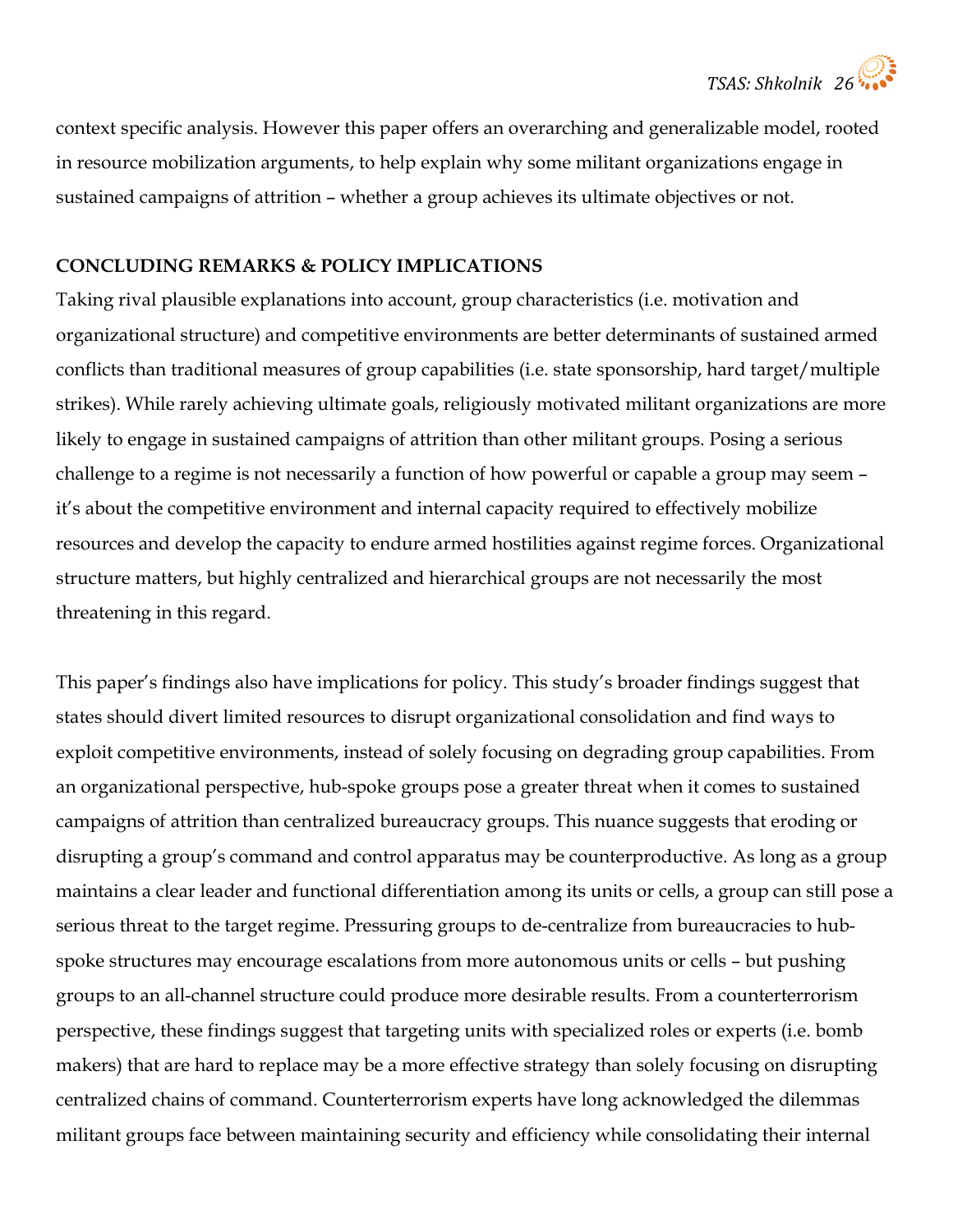organizational structures.70 Yet groups also face trade-offs between efficiency and organizational autonomy when engaging with rival militant groups.

Previous research shows that in a full-fledged war, governments are more likely to defeat a singlegroup insurgency compared to a multi-group insurgency.71 But a nascent insurrection characterized by one primary militant group is a strong predictor for whether that group engages in a sustained campaign of attrition in the first place. This study also finds that the vast majority of militant groups engaged in sustained armed conflicts were the most active group in their environment around the time the group emerged as a serious challenge to the target state. There are several potential pathways that could lead to such a result. Prominent groups might successfully consolidate rival groups through destructive competition or through the efforts of a powerful external actor, for example. Groups might also decide to stove-pipe their efforts against the state or cooperate to varying degrees – through some type of alliance or the formation of an umbrella structure under a single command.72 Transitions between different forms of militant group relations could also help explain when some capable militant groups decide to engage in sustained attrition. These nuances should be especially important for strategic planners seeking to sow rifts not only within militant organizations, but between them as well, while taking potential unintended consequences into consideration. It is far easier for states to prevent a nascent insurrection from developing than defeating a matured militant organization or full-fledged insurgency.

 $70$  Jacob N. Shapiro, The Terrorist's Dilemma: Managing Violent Covert Organizations, Princeton: Princeton University Press, 2013.

 $71$  Seth G. Jones, Waging Insurgent Warfare.

<sup>72</sup> Assaf Moghadam, Nexus of Global Jihad: Understanding Cooperation Among Terrorist Actors, New York: Columbia University Press, 2017.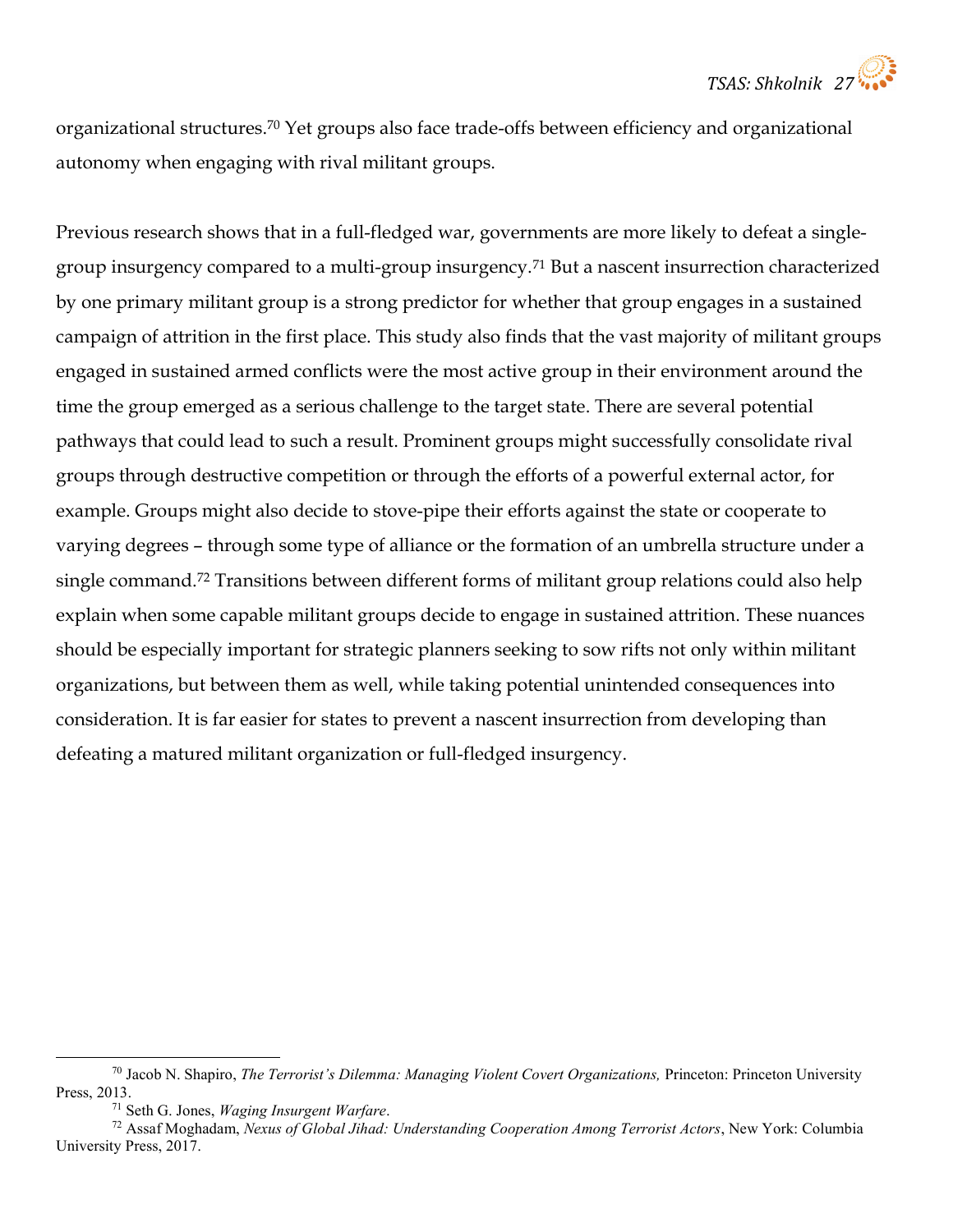# WORKS CITED

- Aronson, Jacob, Paul Huth, Mark Lichbach and Kiyoung Chang. 2014. "Collective Action, Insurgency, and Sustained Escalation." Paper Presented at IR/CIDCM Workshop, University of Maryland.
- Asal, Victor and R. Karl Rethemeyer. 2008. "The Nature of the Beast: Organizational Structures and the Lethality of Terrorist Attacks." The Journal of Politics 70, no. 2: 437-449.
- Ashour, Omar. "Sinai's Stubborn Insurgency: Why Egypt Can't Win," 2015. Foreign Affairs. Retrieved from: https://www.foreignaffairs.com/articles/egypt/2015-11-08/sinais-stubborninsurgency.
- Berman, Eli. 2009. Radical, Religious, and Violent: The New Economics of Terrorism. Cambridge: MIT Press.
- Berman, Eli. Michael Callen, Joseph Felter, and Jacob Shapiro. 2011. "Do Working Men Rebel? Insurgency and Unemployment in Afghanistan, Iraq, and the Philippines." Journal of Conflict Resolution 55, no. 4: 496-528.
- Berrebi, Claude. 2007. "Evidence About the Link Between Education Poverty and Terrorism Among Palestinians." Peace Economics, Peace Science and Public Policy 13 no. 1: 1-36.
- Bloom, Mia. 2005. Dying to Kill: The Allure of Suicide Terror. New York: Columbia University Press.
- Brown, Michael E. 2001. "Ethnic and Internal Conflicts: Causes and Implications," in Turbulent Peace: The Challenges of Managing International Conflict, eds. Chester A. Crocker and Fen Osler Hampson with Pamela R. Aall, Washington, D.C.: United States Institute of Peace Press.
- Byman, Daniel, Peter Chalk, Bruce Hoffman, William Rosenau, and David Brannan. 2001. Trends in Outside Support for Insurgent Movements. Santa Monica, CA: RAND.
- Byman, Daniel and Matthew Waxman. 2002. The Dynamics of Coercion: American Foreign Policy and the Limits of Military Might, New York: Cambridge University Press.
- Byman, Daniel. 2008. "Understanding Proto-Insurgencies." Journal of Strategic Studies 31, no. 2: 165- 200.
- Carter, David B. 2012. "A Blessing or a Curse? State Support for Terrorist Groups." International Organization 66, no. 1: 129-151.
- Cederman, Lars-Erik, Andreas Wimmer, and Brian Min. 2010. "Why Do Ethnic Groups Rebel? New Data and Analysis." World Politics 62, no. 1: 87-119.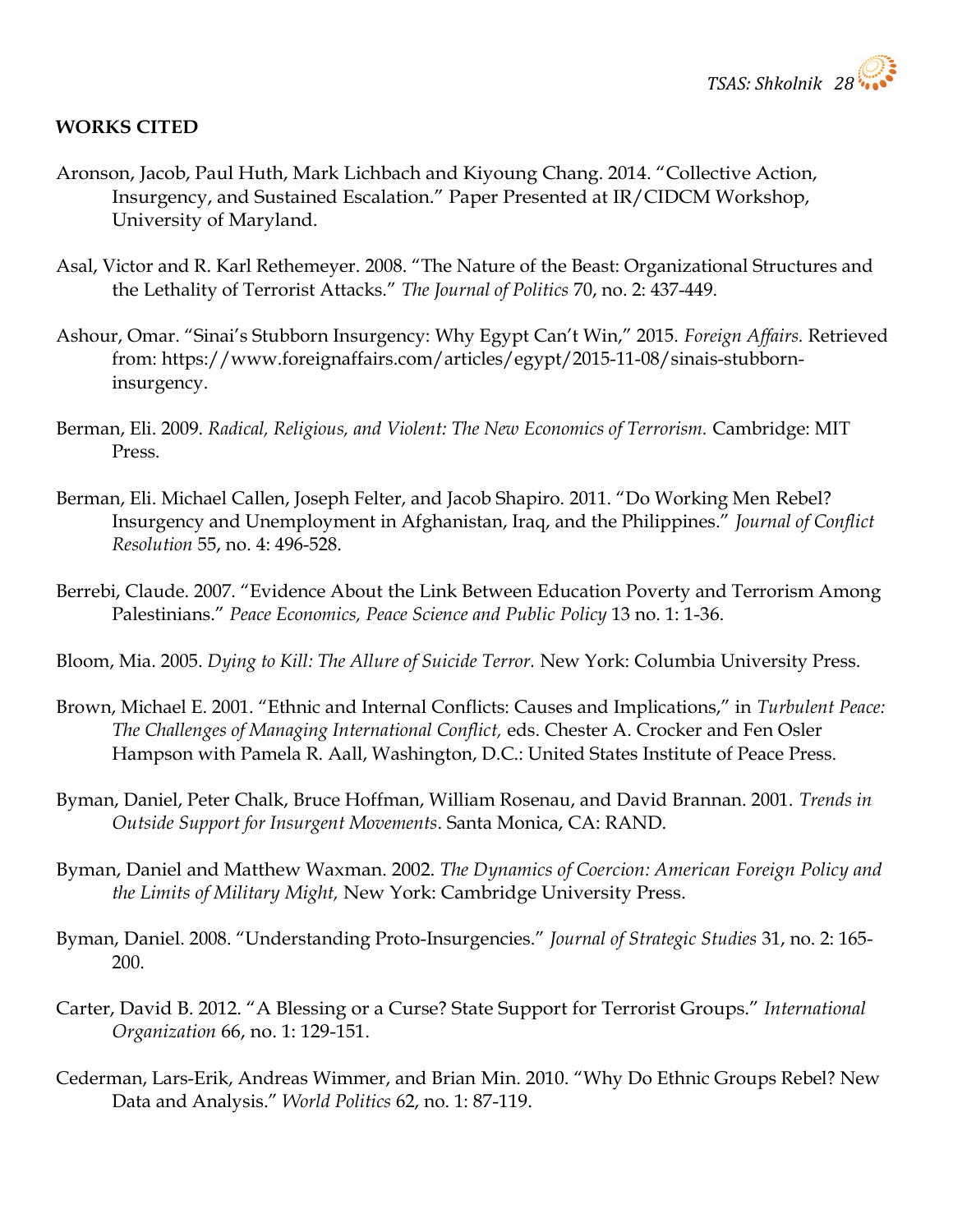- Collier, Paul and Anke Hoeffler. 2004. "Greed and Grievance in Civil War." Oxford Economic Papers 56, no. 4: 563-595.
- Collier, Paul, Anke Hoeffler, and Dominic Rohner. 2009. "Beyond Greed and Grievance: Feasibility and Civil War." Oxford Economic Papers 61, no. 1: 1-27.
- Connable, Ben and Martin C. Libicki. 2010. How Insurgencies End, Santa Monica, CA: RAND.
- Crenshaw, Martha. 1981. "The Causes of Terrorism." Comparative Politics 13, no. 4: 379-399.
- Cronin, Audrey Kurth. 2006. "How al-Qaids Ends: The Decline and Demise of Terrorist Groups." International Security 31, no. 1: 7-48.
- Cunnigham, Kathleen G. 2013. "Actor Fragmentation and Civil War Bargaining: How Internal Divisions Generate Civil Conflict." American Journal of Political Science 57, no. 3: 659-672.
- Davenport, Christian, David A. Armstrong II, and Mark I. Lichbach. 2006. "From Mountains to Movements: Dissent, Repression and Escalation to Civil War." Presented to the annual International Studies Association Conference, San Diego.
- De la Calle, Luis and Ignacio Sanchez-Cuenca. 2012. "Rebels without a Territory: An Analysis of Nonterritorial Conflicts in the World, 1970–1997." Journal of Conflict Resolution 56, no. 4: 580- 603.
- Elbadawi, Ibrahim and Nicholas Sambanis. 2002. "How Much War Will We See?: Explaining the Prevalence of Civil War." Journal of Conflict Resolution 46, no. 3: 307-334.
- Enders, Walter and Todd Sandler. 2006. The Political Economy of Terrorism, Cambridge: Cambridge University Press.
- Fearon, James D. and David D. Laitin. 2003. "Ethnicity, Insurgency, and Civil War." American Political Science Review 97, no. 1: 75-90.
- Findley, Michael G. and Joseph K. Young. 2012. "Terrorism and Civil War: A Spatial and Temporal Approach To a Conceptual Problem." Perspectives on Politics 10, no. 2: 285-305.
- Greenhill, Kelly M. and Paul Staniland. 2007. "Ten Ways to Lose at Counterinsurgency." Civil Wars 9, no. 4: 402-419.
- Gurr, Ted R. 1970. Why Men Rebel. Princeton: Princeton University Press.
- Holtermann, Helge. 2014. "How Can Weak Insurgent Groups Grow? Insights from Nepal." Terrorism and Political Violence 0: 1-22.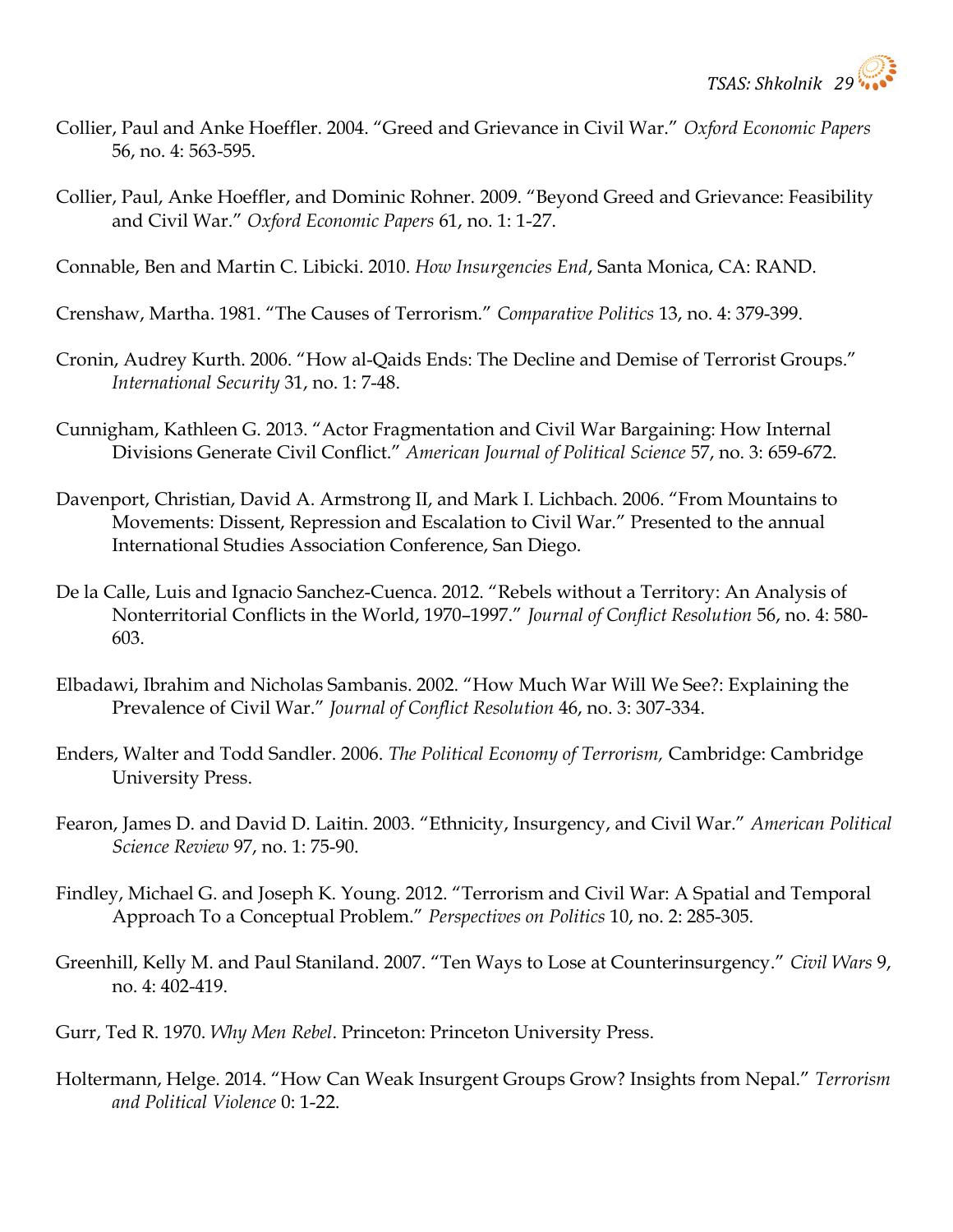- Humphreys, Macartan and Jeremy M. Weinstein. 2008. "Who Fights? The Determinants of Participation in Civil War." American Journal of Political Science 52, no. 2: 436-455.
- Institute for Economics and Peace, Global Terrorism Index 2016: Measuring and Understanding the Impact of Terrorism. 2016. Retrieved from: http://economicsandpeace.org/wpcontent/uploads/2016/11/Global-Terrorism-Index-2016.2.pdf.
- Jenkins, J. Craig. 1983. "Resource Mobilization Theory and the Study of Social Movements." Annual Review of Sociology 9: 527-553.
- Jones, Seth G. 2008. "The Rise of Afghanistan's Insurgency: State Failure and Jihad." International Security 32, no. 4: 7-40.
- Seth G. Jones. 2017. Waging Insurgent Warfare, Oxford: Oxford University Press.
- Kalyvas, Stathis N. 2006. The Logic of Violence in Civil War. Cambridge: Cambridge University Press.
- Kalyvas, Stathis N. and Matthew Adam Kocher. 2007. "How "Free" Is Free Riding in Civil Wars? Violence, Insurgency, and the Collective Action Problem." World Politics 59, no. 2: 177-216.
- Khalil, James. 2013. "Know Your Enemy: On the Futility of Distinguishing Between Terrorists and Insurgents," Studies in Conflict & Terrorism 35, no. 5: 419-430.
- Kilberg, Joshua. 2011. "Organizing for Destruction: How Organizational Structure Affects Terrorist Group Behaviour." Doctoral Dissertation. Norman Paterson School of International Affairs, Carleton University, Ottawa, Canada.
- Kilberg, Joshua. 2012. "A Basic Model Explaining Terrorist Group Organizational Structure." Studies in Conflict & Terrorism 35, no. 11: 810-830.
- Kilcullen, David. 2006. "Counter-insurgency Redux." Survival: Global Politics and Strategy 48, no. 4: 111-130.
- Kirkpatrick, David D. 2014. "31 Egyptian Soldiers Are Killed As Militants Attack in Sinai." New York Times, 24 Oct. 2014. Retrieved from: https://www.nytimes.com/2014/10/25/world/middleeast/militants-kill-at-least-26 egyptian-soldiers-in-sinai-peninsula-attack.html.
- Kittner, Cristiana C. Brafman. 2007. "The Role of Safe Havens in Islamist Terrorism." Terrorism and Political Violence 19, no. 3: 307-329.
- Korteweg, Rem. 2008. "Black Holes: On Terrorist Sanctuaries and Governmental Weakness." Civil Wars 10, no.1: 60-71.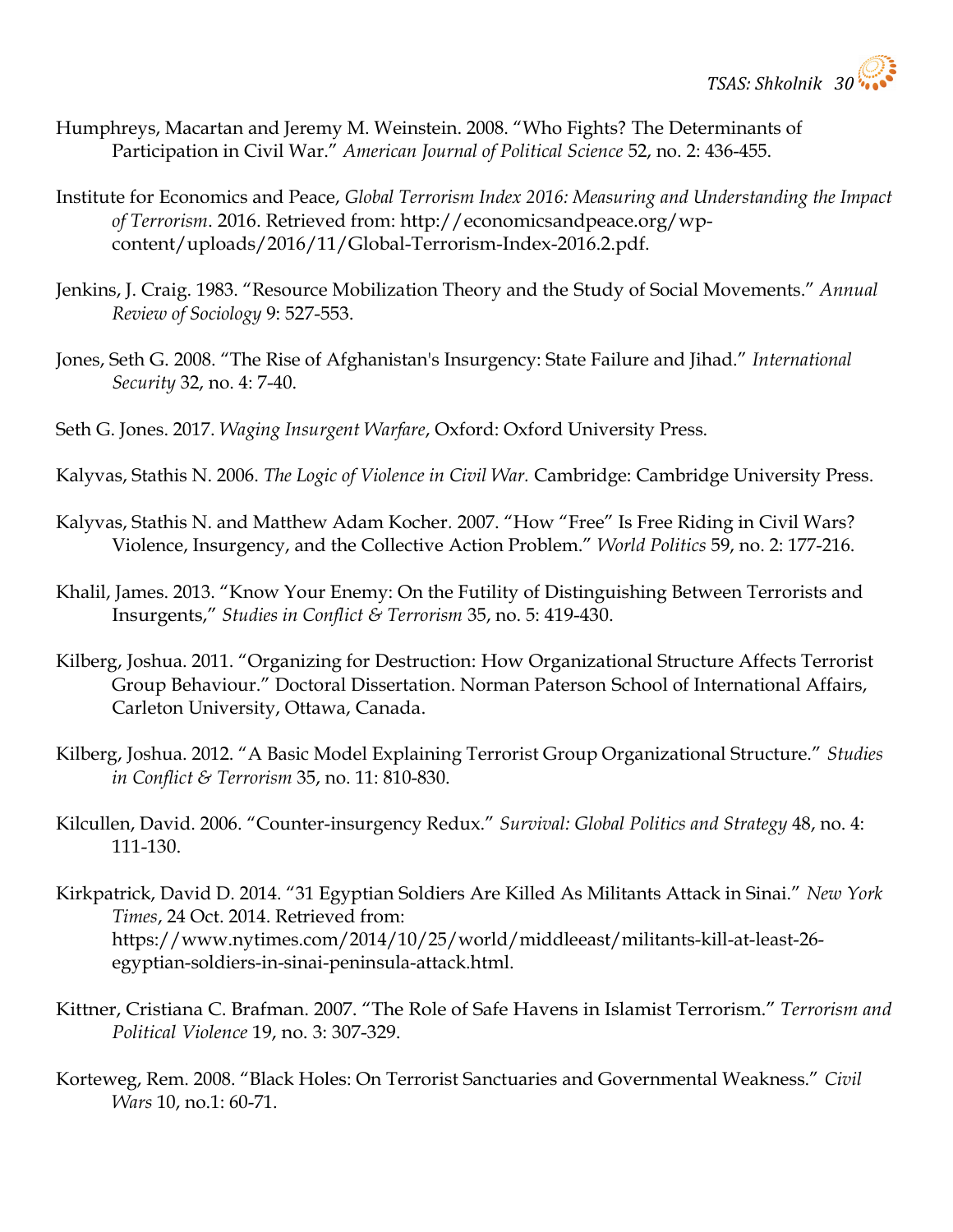

- Krause, Peter. 2014. "The Structure of Success: How the Internal Distribution of Power Drives Armed Group Behavior and National Movement Effectiveness," International Security 38, no. 3: 72-116.
- Kydd, Andrew H. and Barbara F. Walter. 2006. "The Strategies of Terrorism," International Security 31, no. 1: 49-79.
- LaFree, Gary, Laura Dugan, and Erin Miller. 2015. Putting Terrorism in Context: Lessons from the Global Terrorism Database, New York: Routledge.
- Lai, Brian and Kelsey Larsen. 2008. "Examining the Escalation of Terrorist Violence to Civil War." Paper presented at the Annual Meeting of the Midwest Political Science Association, Chicago.
- Lewis, Janet I. Lewis. 2012. "How Rebellion Begins: Insurgent Group Formation and Viability in Uganda." Doctoral dissertation, Harvard University.
- Levitt, Matthew. 2013. Hezbollah: The Global Footprint of Lebanon's Party of God, Washington, D.C.: Georgetown University Press.
- Lichbach, Mark I. 1994. "What makes Rational Peasants Revolutionary? Dilemma, Paradox, and Irony in Peasant Collective Action," World Politics 46, no. 3: 383-418
- Lilja, Jannie and Lisa Hultman. 2011. "Intraethnic Dominance and Control: Violence Against Co-Ethnics in the Early Sri Lankan Civil War." Security Studies, 20, no. 2: 171-197.
- Mahoney, Charles W. 2011. "Hearts and Minds or Blood and Guts? Strategy, Terrorism, and the Growth of Proto-Insurgencies." Doctoral Dissertation, University of California, Los Angeles. Retrieved from http://gradworks.umi.com.proxy.library.carleton.ca/35/01/3501968.html.
- McCants, Will. 2015. The ISIS Apocalypse: The History, Strategy, and Doomsday Vision of the Islamic State. New York: St. Martin's Press.
- McCarthy, John D. and Mayer N. Zald. 1977. "Resource Mobilization and Social Movements: A Partial Theory." The American Journal of Sociology 82, no. 6: 1212-1241.
- Merari, Ariel. 1993. "Terrorism as Strategy of Insurgency." Terrorism and Political Violence 5, no. 4: 213- 251
- Mishal, Shaul and Avraham Sela. 2000. The Palestinian Hamas: Vision, Violence, and Coexistence. Columbia University Press: New York.
- Moghadam, Assaf. 2017. Nexus of Global Jihad: Understanding Cooperation Among Terrorist Actors. New York: Columbia University Press.
- Mukherjee, Shivaji. 2014. "Why are the Longest Insurgencies Low Violence? Politician Motivations, Sons of the Soil, and Civil War Duration." Civil Wars 16, no. 2: 172-207.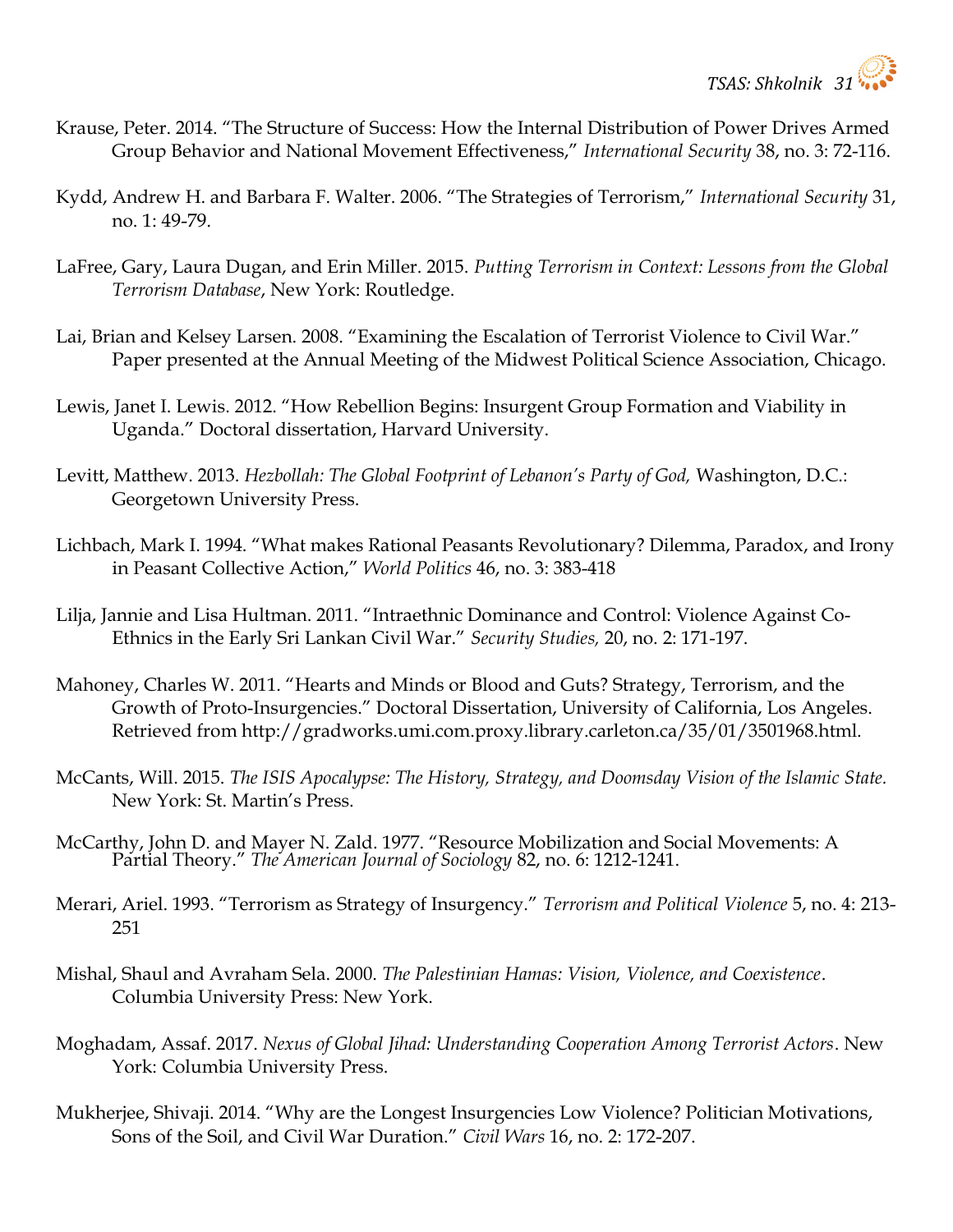

- National Consortium for the Study of Terrorism and Responses to Terrorism (START). 2016. Global Terrorism Database (GTD) Codebook: Inclusion Criteria and Variables, https://www.start.umd.edu/gtd/downloads/Codebook.pdf.
- Patrick, Stewart. 2007. "'Failed' States and Global Security: Empirical Questions and Policy Dilemmas." International Studies Review 9, no. 4: 644-662.
- Pearlman, Wendy. 2011. Violence, Nonviolence, and the Palestinian National Movement. Cambridge: Cambridge University Press.
- Pettersson, Therése and Peter Wallensteen. 2015. "Armed Conflicts, 1946-2014." Journal of Peace Research 52, no. 4: 536-550, 537.
- Phillips, Brian J. 2015. "Enemies with Benefits? Violent Rivalry and Terrorist Group Longevity." Journal of Peace Research 52, no. 1: 62-75.
- Piazza, James A. 2011. "Poverty, Minority Economic Discrimination, and Domestic Terrorism." Journal of Peace Research 38, no. 3: 339-353.
- Ross, Michael L. 2004. "How Do Natural Resources Influence Civil War? Evidence from Thirteen Cases." International Organization 58, no. 1: 35-67.
- Salehyan, Idean and Kristian Skrede Gleditsch. 2006. "Refugees and the Spread of Civil War," International Organization 60, no. 2: 335-366.
- Sambanis, Nicholas. 2004. "What Is Civil War? Conceptual and Empirical Complexities of an Operational Definition," The Journal of Conflict Resolution 48, no. 6: 814-858
- Sandler, Todd. 2014. "The Analytical Study of Terrorism: Taking Stock," Journal of Peace Research 51, no. 2: 257-271
- Schmid, Alex P. 2004. "Frameworks for Conceptualizing Terrorism," Terrorism and Political Violence 16, no. 2: 197-221.
- Shapiro, Jacob N. 2013. The Terrorist's Dilemma: Managing Violent Covert Organizations. Princeton: Princeton University Press.
- Staniland, Paul. 2012. "Organizing Insurgency: Networks, Resources, and Rebellion in South Asia." International Security 37, no. 1: 142-177.
- Staniland, Paul. 2014. Networks of Rebellion: Explaining Insurgent Cohesion and Collapse. Ithaca: Cornell University Press.